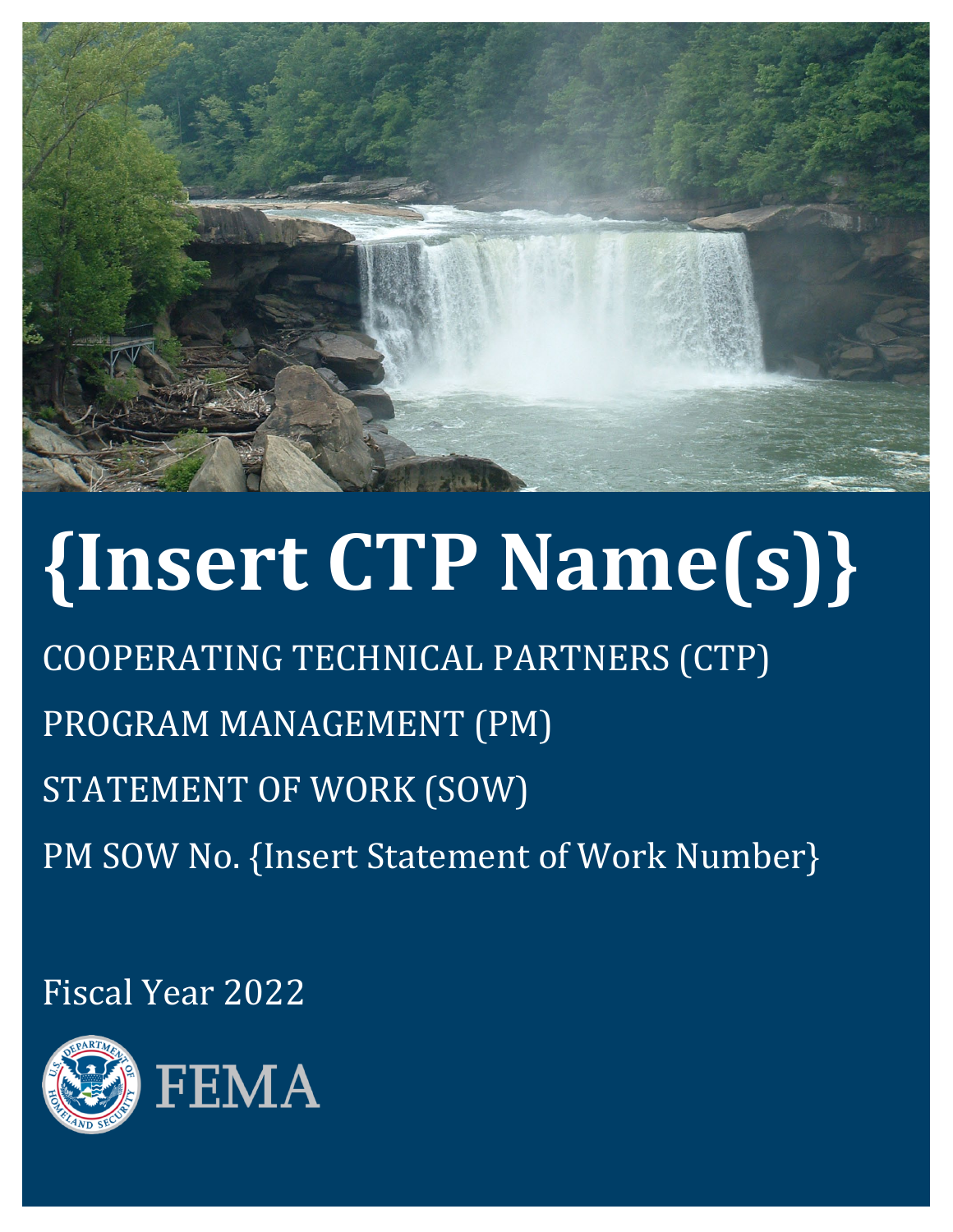CTP Program Management Statement of Work

This page intentionally left blank

{CTP Name(s)} PM SOW No. {SOW No.}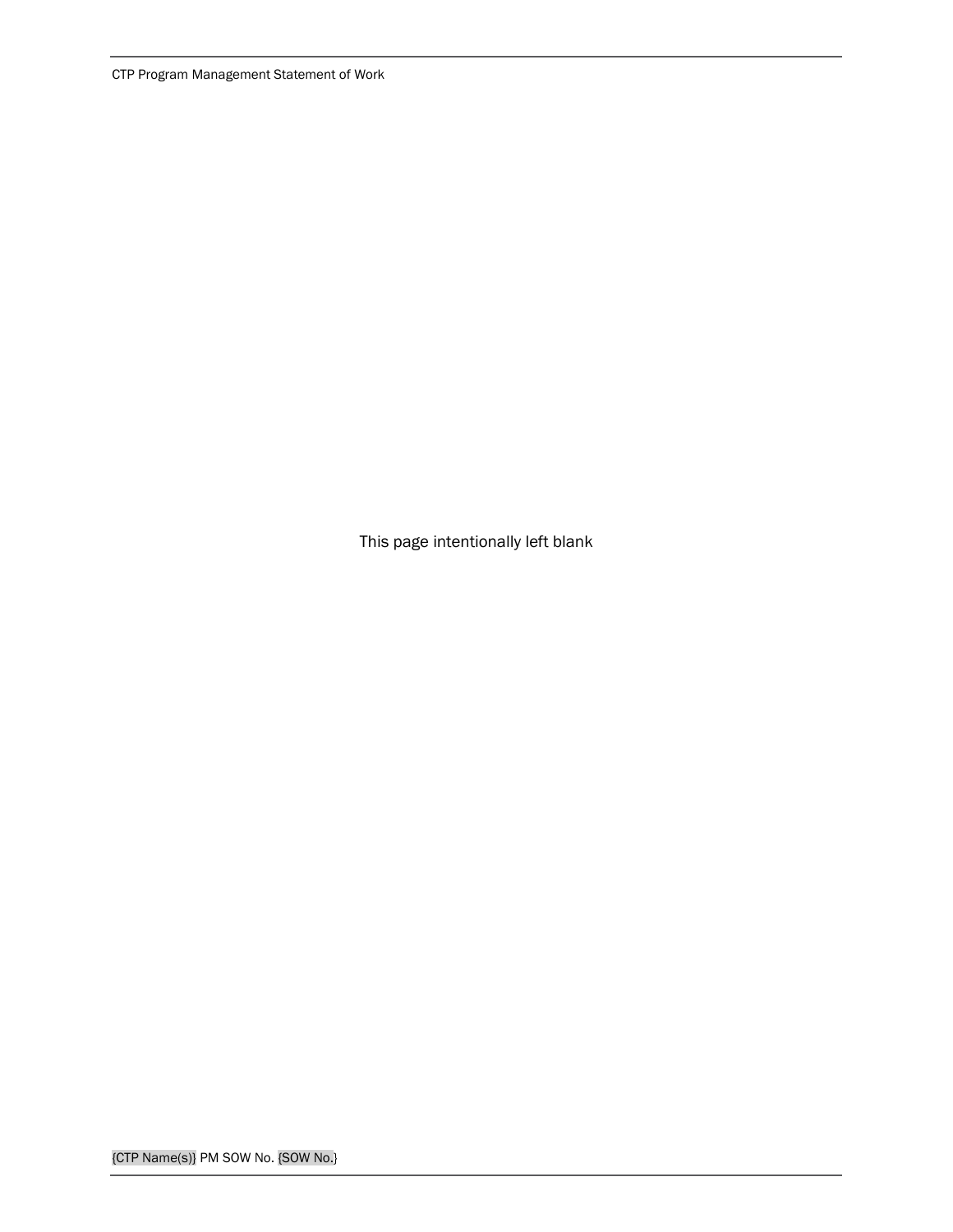CTP Program Management Statement of Work FY 2022

## **Table of Contents**

| 1. |       |  |  |  |  |
|----|-------|--|--|--|--|
|    | 1.1.  |  |  |  |  |
|    | 1.2.  |  |  |  |  |
|    | 1.3.  |  |  |  |  |
|    | 1.4.  |  |  |  |  |
|    | 1.5.  |  |  |  |  |
|    | 1.6.  |  |  |  |  |
|    | 1.7.  |  |  |  |  |
| 2. |       |  |  |  |  |
|    | 2.1.  |  |  |  |  |
|    | 2.2.  |  |  |  |  |
|    | 2.3.  |  |  |  |  |
|    | 2.4.  |  |  |  |  |
|    | 2.5.  |  |  |  |  |
|    | 2.6.  |  |  |  |  |
|    | 2.7.  |  |  |  |  |
|    | 2.8.  |  |  |  |  |
|    | 2.9.  |  |  |  |  |
|    | 2.10. |  |  |  |  |
|    | 2.11. |  |  |  |  |
|    |       |  |  |  |  |
|    |       |  |  |  |  |
|    |       |  |  |  |  |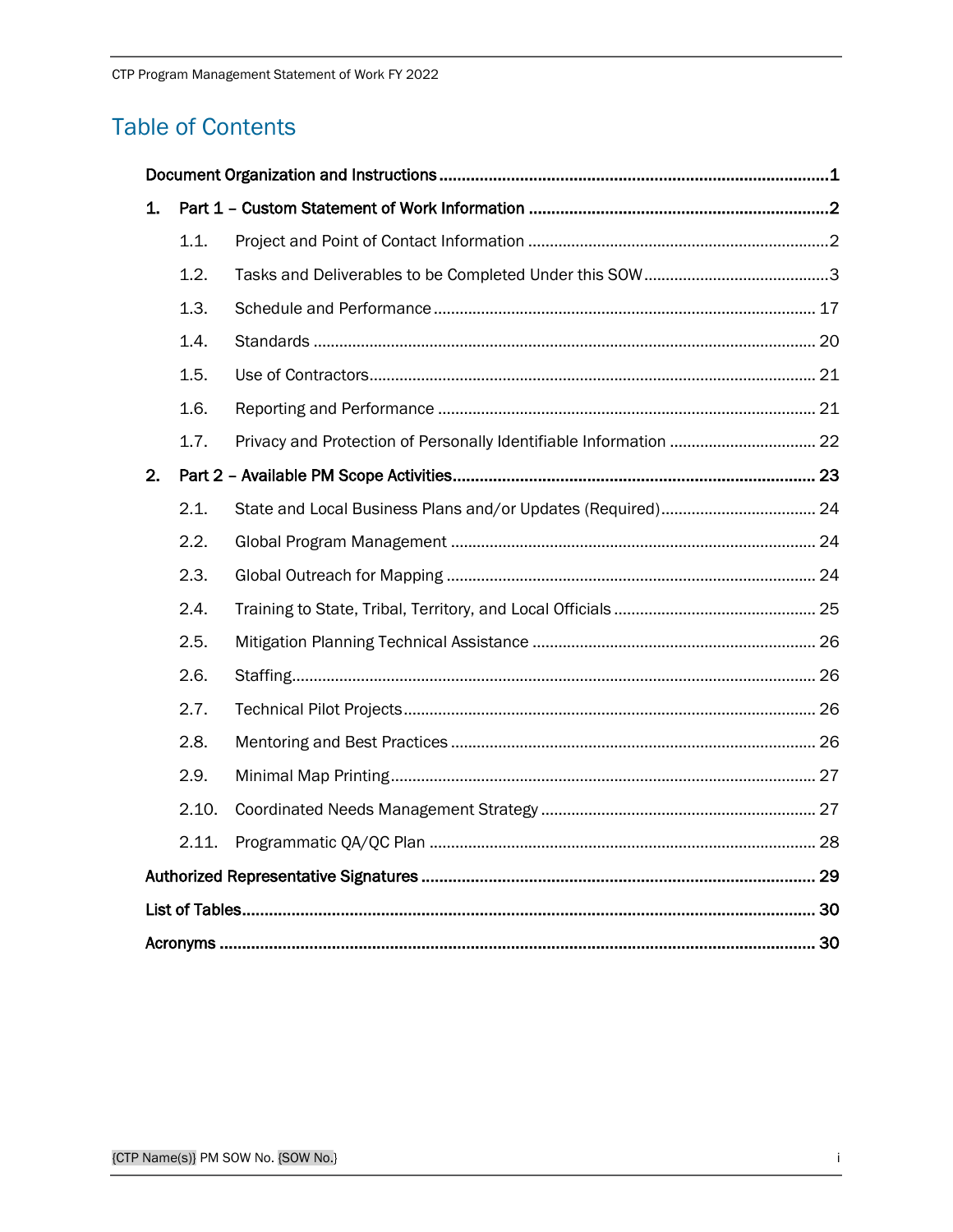# <span id="page-3-0"></span>Document Organization and Instructions

This template should be used by Cooperating Technical Partners (CTPs) applying for an award to complete program management (PM) activities.

This document is organized into two parts to simplify and streamline the Statement of Work (SOW) completion process and improve the usability of the SOW for both the Cooperating Technical Partner (CTP) and Federal Emergency Management Agency (FEMA).

Part 1 provides areas for the CTP to detail custom SOW elements (formatted in tables), along with required elements which cannot be modified by individual CTPs:

- Part 1.1 1.3. These sections are where the CTP will provide a narrative on the project and identify the scope elements to be completed under this SOW. Opportunities to clarify or modify the standard descriptions and deliverables on fundable activities (as shown in Part 2) are provided. Additionally, the CTP will indicate the schedule for delivery, leverage, budget, performance measures, etc.
- Part 1.4 Part 1.7. These sections include standard language the CTP is agreeing to, around standards, use of contractors, reporting and performance, and privacy and protection of personally identifiable information (PII). No inputs or edits may be required by the CTP.

Part 2 of this document provides standard language on available fundable scope activities. If the CTP indicates in Part 1 that they are applying for an individual fundable activity, the CTP is agreeing to scope as written in Part 2 under that subsection unless otherwise noted in Part 1. CTPs have the opportunity to customize this language (by note/deliverable additions, subtractions, etc.) after each scope element in the "Custom Scope Elements." If the text is accepted as-is, there is no need to copy text from Part 2 into Part 1, it is incorporated by reference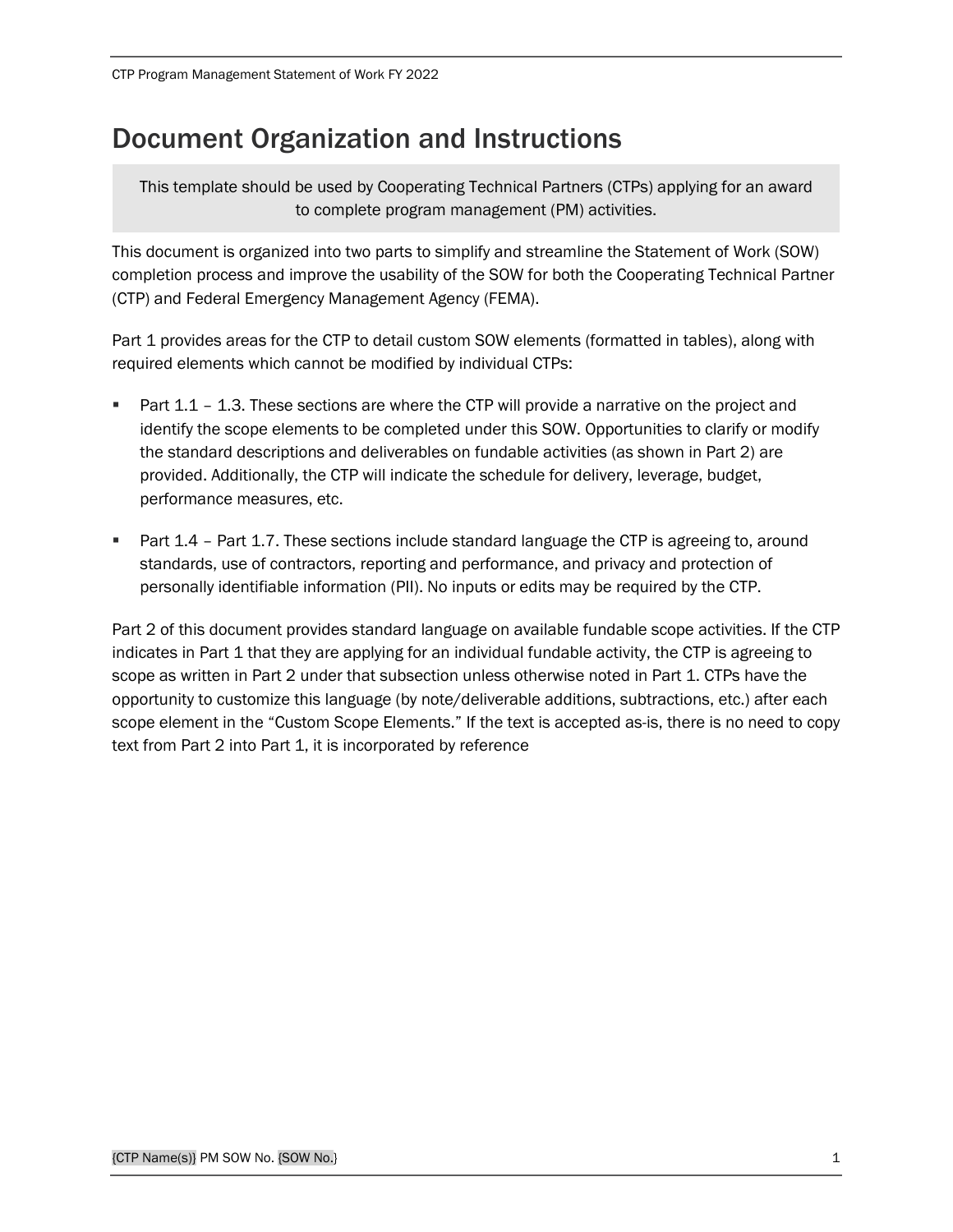# <span id="page-4-0"></span>1. Part 1 – Custom Statement of Work Information

In accordance with the CTP Partnership Agreement referenced in [Table 1](#page-4-2) between {insert name of community(ies) or county} (herein referred to as "CTP") and FEMA, Program Management (PM) Statement of Work (SOW) No. {Insert SOW #} is as follows:

## <span id="page-4-1"></span>1.1. Project and Point of Contact Information

Instructions: Complete [Table 1](#page-4-2) below with the basic project information and point of contact (POC) information for both the CTP and FEMA staff.

<span id="page-4-2"></span>Table 1. Project and Point of Contact Information

| <b>Information Type</b>                                                                                                                                                                  | <b>Insert Information</b>                                                    |
|------------------------------------------------------------------------------------------------------------------------------------------------------------------------------------------|------------------------------------------------------------------------------|
| <b>CTP Organization Name:</b>                                                                                                                                                            | {Insert CTP name}                                                            |
| CTP Contractor Working on the activities in this<br>SOW:                                                                                                                                 | {Insert name of CTP contractor, if applicable}                               |
| Optional, only if contractors have already been<br>identified; contractor support may be used for<br>all activities except Staffing and Mentoring,<br>which must be completed by the CTP |                                                                              |
| <b>CTP Partnership Agreement Date:</b>                                                                                                                                                   | {Insert Partnership Agreement Date}                                          |
| Period of Performance:                                                                                                                                                                   | {Insert Start Date} to {Insert End Date}                                     |
| <b>CTP Project Manager:</b>                                                                                                                                                              | {Insert name of CTP Project Manager}                                         |
| FEMA Regional Project Officer (PO):<br>When necessary, additional FEMA assistance<br>should be requested through the FEMA<br>Regional Project Officer                                    | {Insert name of FEMA Regional Project Officer}<br>{Insert FEMA region}       |
| FEMA Funding to Complete this PM SOW:                                                                                                                                                    | {Insert amount of funding provided by FEMA<br>through Cooperative Agreement} |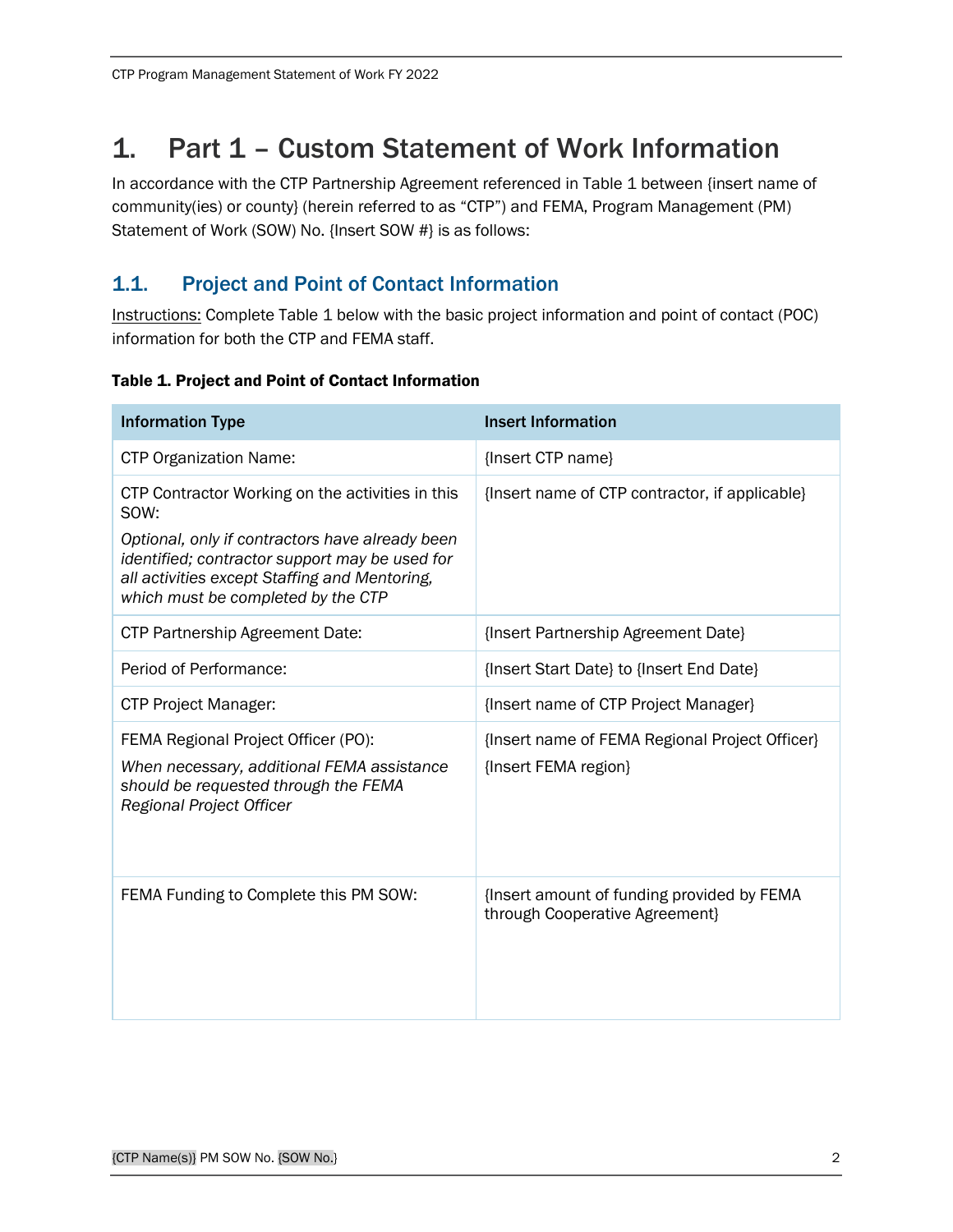| <b>Information Type</b>                                                                                                                                                                                                                                                                                                                                                                                                                                                                    | <b>Insert Information</b>                                                                                                                                                                                                                                                                                                                                                        |
|--------------------------------------------------------------------------------------------------------------------------------------------------------------------------------------------------------------------------------------------------------------------------------------------------------------------------------------------------------------------------------------------------------------------------------------------------------------------------------------------|----------------------------------------------------------------------------------------------------------------------------------------------------------------------------------------------------------------------------------------------------------------------------------------------------------------------------------------------------------------------------------|
| <b>CTP Estimated Leverage:</b><br>Final Leverage dollars or units will be entered<br>as applicable in the Manage Data Development<br>Task Workflow in the Mapping Information<br><b>Platform (MIP).</b> Leverage data shown here is an<br>estimate of available Leverage at the time the<br>scope is prepared and may be refined<br>throughout the project. See <b>Estimating the</b><br><b>Value of Partner Contributions to Flood</b><br><b>Mapping Projects "Blue Book" (Blue Book)</b> | {Based on Blue Book estimated to be provided}                                                                                                                                                                                                                                                                                                                                    |
| <b>Project Team Coordination Activities:</b><br>Throughout the project, all members of the<br>Project Team will coordinate, as needed, to<br>ensure that activities, products, and<br>deliverables meet FEMA requirements and<br>contain accurate, up-to-date information.                                                                                                                                                                                                                 | Meetings, teleconferences, and video<br>conferences with FEMA and other Project Team<br>members {specify frequency or dates for<br>meetings}<br>Telephone conversations with FEMA and other<br>Project Team members on a scheduled {specify<br>schedule for calls} basis and as needed basis,<br>as required<br>Email as needed<br>{Add/delete/modify information, as necessary} |

## <span id="page-5-0"></span>1.2. Tasks and Deliverables to be Completed Under this SOW

#### 1.2.1. NARRATIVE AND AUDIENCE

Instructions: Complete [Table 2](#page-5-1) below with a high-level narrative of the work to be accomplished under this PM SOW, as well as the intended audience of the project

<span id="page-5-1"></span>

|  |  | <b>Table 2. Narrative and Audience</b> |  |
|--|--|----------------------------------------|--|
|--|--|----------------------------------------|--|

| <b>Information Type</b> | <b>Insert Information</b>                                                                                                                                                                                                                                     |
|-------------------------|---------------------------------------------------------------------------------------------------------------------------------------------------------------------------------------------------------------------------------------------------------------|
| <b>SOW Narrative:</b>   | {Provide a high-level summary of what will be accomplished in this project.<br>Maps may be added as appendices to this document as needed and<br>referenced here.}                                                                                            |
| Intended Audience:      | {Provide a high-level list of the intended audience within the footprint of this<br>project including identification of local, state, tribal and territorial<br>communities within the scope of this project/task}, herein referred to as<br>"community(ies)" |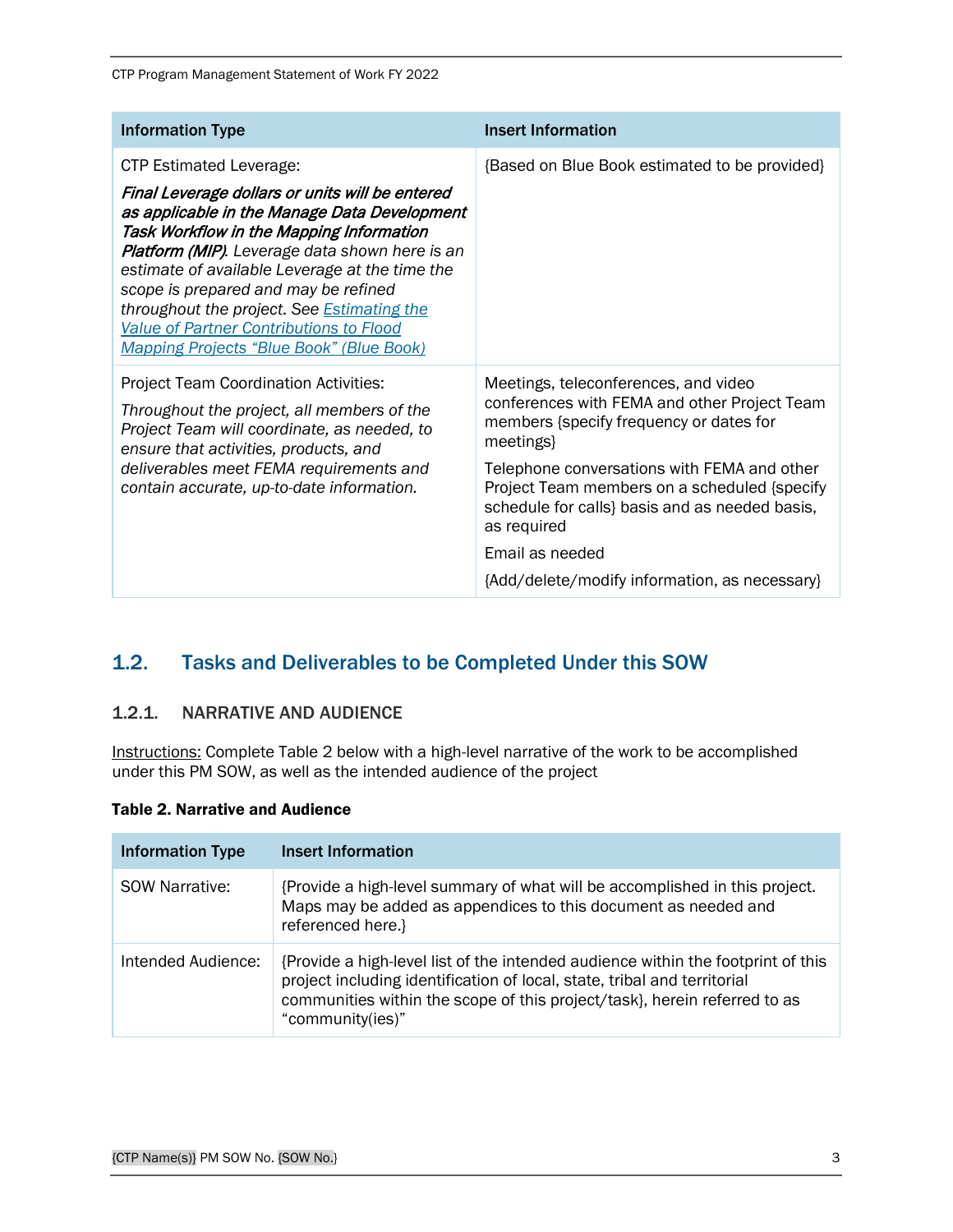## <span id="page-6-0"></span>1.2.2. PROJECT TASKS AND DELIVERABLES

The following eleven tasks can be accomplished under this PM SOW:

- State and Local Business Plans and/or Updates (required)
- Global Program Management Activities (completed under the PM SOW when Recipient is also funded for tasks in the Flood Risk Project Mapping Activity Statement (MAS))
- **Global Outreach for Mapping**
- **Training to State, Tribal, Territory, and Local Officials**
- **Mitigation Planning Technical Assistance**
- **Staffing**
- **Technical Pilot Projects**
- **Mentoring and Best Practices**
- **Minimal Map Printing**
- **Coordinated Needs Management Strategy (CNMS)**
- **Programmatic Quality Assurance / Quality Control (QA/QC) Plans**

These tasks and their associated deliverables are in listed in the sections below.

Instructions: Please fill out the appropriate sections for the work you plan to complete. Required information includes 1) budget information, 2) identification of deliverables to be provided, and 3) description of the detailed scope elements for each relevant task.

Funding information is required per task. In the leverage table for each task, please indicate the following:

- **A FEMA Contribution.** This is the funding FEMA is providing to the CTP for the completion of this PM SOW
- **B** Partner Contribution. Indicate the additional resources required that the CTP will provide to complete the assigned activities for this PM SOW (also known as *Leverage*). Values shall be based on Blue Book values or actual costs where Blue Book values do not exist. The current Blue Book is dated April 2017 and can be downloaded from FEMA's Information Resource Library at [https://www.fema.gov/sites/default/files/documents/fema\\_risk-map\\_blue-book\\_2017.pdf.](https://www.fema.gov/sites/default/files/documents/fema_risk-map_blue-book_2017.pdf)
- **4 A+B Total Project Cost** The sum of the above two quantities.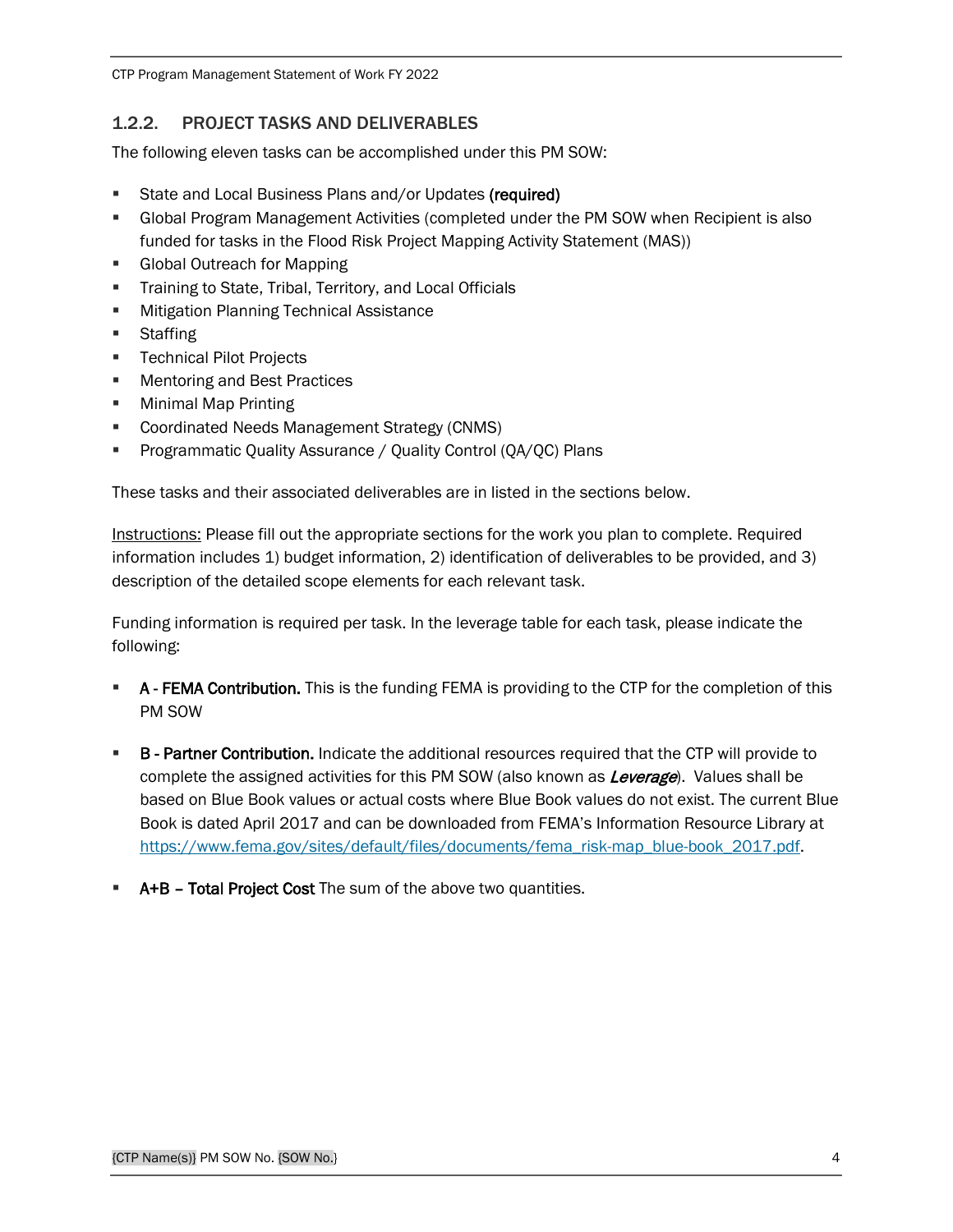## Task 1 - State and Local Business Plans and/or Updates (Required)

This task is **required** as a condition of PM funding  $-$  see **Part 2.1**.

Instructions: Please fill out the required information in [Table 3](#page-7-0) below.

<span id="page-7-0"></span>

|  |  | Table 3. Task 1 - State and Local Business Plans and/or Updates |  |  |  |  |  |  |
|--|--|-----------------------------------------------------------------|--|--|--|--|--|--|
|--|--|-----------------------------------------------------------------|--|--|--|--|--|--|

| <b>PM Task</b>                                                                                                                                                                                                                                                  | Mark 'X" if task will<br>be done under this<br><b>SOW</b> | $(A)$ FEMA<br><b>Contribution</b> | (B) Partner<br><b>Contribution</b> | $(A+B)$ Total<br><b>Project Cost</b> |  |  |  |
|-----------------------------------------------------------------------------------------------------------------------------------------------------------------------------------------------------------------------------------------------------------------|-----------------------------------------------------------|-----------------------------------|------------------------------------|--------------------------------------|--|--|--|
| State and Local<br>Business Plans and/or<br>Updates (required as<br>a condition of PM<br>funding) (see Part 2.1)                                                                                                                                                | $\sim$                                                    |                                   |                                    |                                      |  |  |  |
| <b>Deliverable</b><br>Mark "X" if deliverable will be<br>done under this task                                                                                                                                                                                   |                                                           |                                   |                                    |                                      |  |  |  |
| Business Plan (required)<br>П                                                                                                                                                                                                                                   |                                                           |                                   |                                    |                                      |  |  |  |
| Other: {Insert additional details}<br>П                                                                                                                                                                                                                         |                                                           |                                   |                                    |                                      |  |  |  |
| <b>Custom Scope Elements</b>                                                                                                                                                                                                                                    |                                                           |                                   |                                    |                                      |  |  |  |
| Note, you are agreeing to the scope as written in <b>Part 2.1</b> unless otherwise modified/noted in this<br>cell. If you accept the text as-is, there is no need to copy the wording here. Only provide additional<br>details here on what you plan to modify. |                                                           |                                   |                                    |                                      |  |  |  |
| Indicate here if the Community Outreach and Mitigation Strategies (COMS) Engagement Plan and<br>PM Business Plan will be combined as a single deliverable                                                                                                       |                                                           |                                   |                                    |                                      |  |  |  |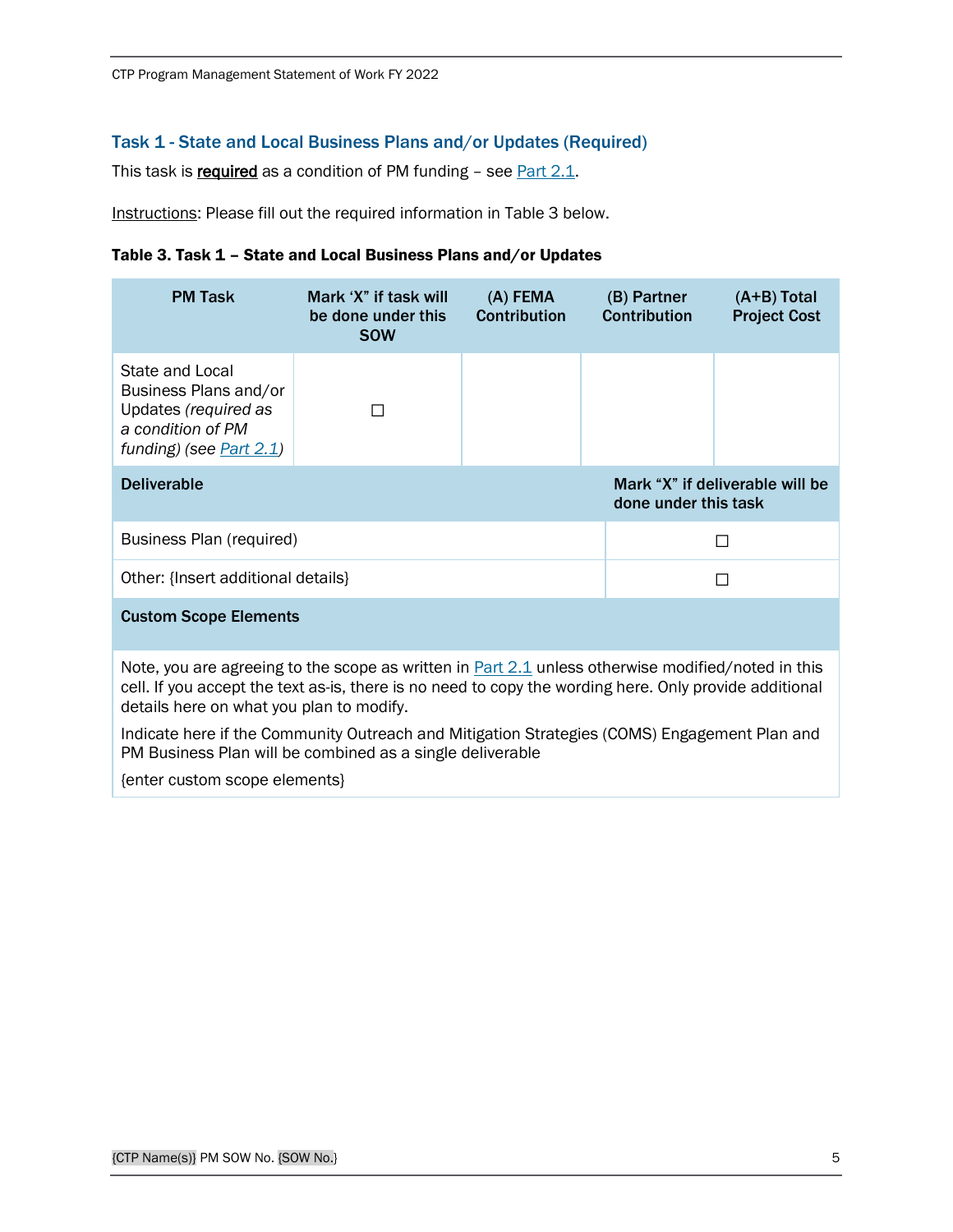#### Task 2 – Global Program Management Activities (to be completed under the PM sow when Recipient is also funded for tasks in the flood risk project mas)

This task is to be completed under the PM SOW when Recipient is also funded for tasks in the Flood Risk Project MAS - see [Part 2.2.](#page-26-1)

Instructions: Please fill out the required information in [Table 4](#page-8-0) below.

<span id="page-8-0"></span>

| Table 4. Task 2 - Global Program Management Activities |  |
|--------------------------------------------------------|--|
|--------------------------------------------------------|--|

| <b>PM Task</b>                                                                                                                                                                                                                                                                                                                                         | Mark 'X" if task will<br>be done under this<br><b>SOW</b> | $(A)$ FEMA<br><b>Contribution</b> | (B) Partner<br><b>Contribution</b> | $(A+B)$ Total<br><b>Project Cost</b> |  |  |  |
|--------------------------------------------------------------------------------------------------------------------------------------------------------------------------------------------------------------------------------------------------------------------------------------------------------------------------------------------------------|-----------------------------------------------------------|-----------------------------------|------------------------------------|--------------------------------------|--|--|--|
| Global Program<br><b>Management Activities</b><br>(to be completed<br>under the PM SOW<br>when Recipient is also<br>funded for tasks in the<br><b>Flood Risk Project</b><br>MAS) (see <u>Part 2.2</u> )                                                                                                                                                | П                                                         |                                   |                                    |                                      |  |  |  |
| <b>Deliverable</b><br>Mark "X" if deliverable will be<br>done under this task                                                                                                                                                                                                                                                                          |                                                           |                                   |                                    |                                      |  |  |  |
| Global Program Management Plan<br>П                                                                                                                                                                                                                                                                                                                    |                                                           |                                   |                                    |                                      |  |  |  |
| Other: {Insert additional details}<br>П                                                                                                                                                                                                                                                                                                                |                                                           |                                   |                                    |                                      |  |  |  |
| <b>Custom Scope Elements</b>                                                                                                                                                                                                                                                                                                                           |                                                           |                                   |                                    |                                      |  |  |  |
| Note, you are agreeing to the scope as written in <b>Part 2.2</b> unless otherwise modified/noted in this<br>cell. If you accept the text as-is, there is no need to copy the wording here. ENTER any additional<br>deliverables planned to be developed above. And add relevant specifics that will be completed in<br>this activity in this section. |                                                           |                                   |                                    |                                      |  |  |  |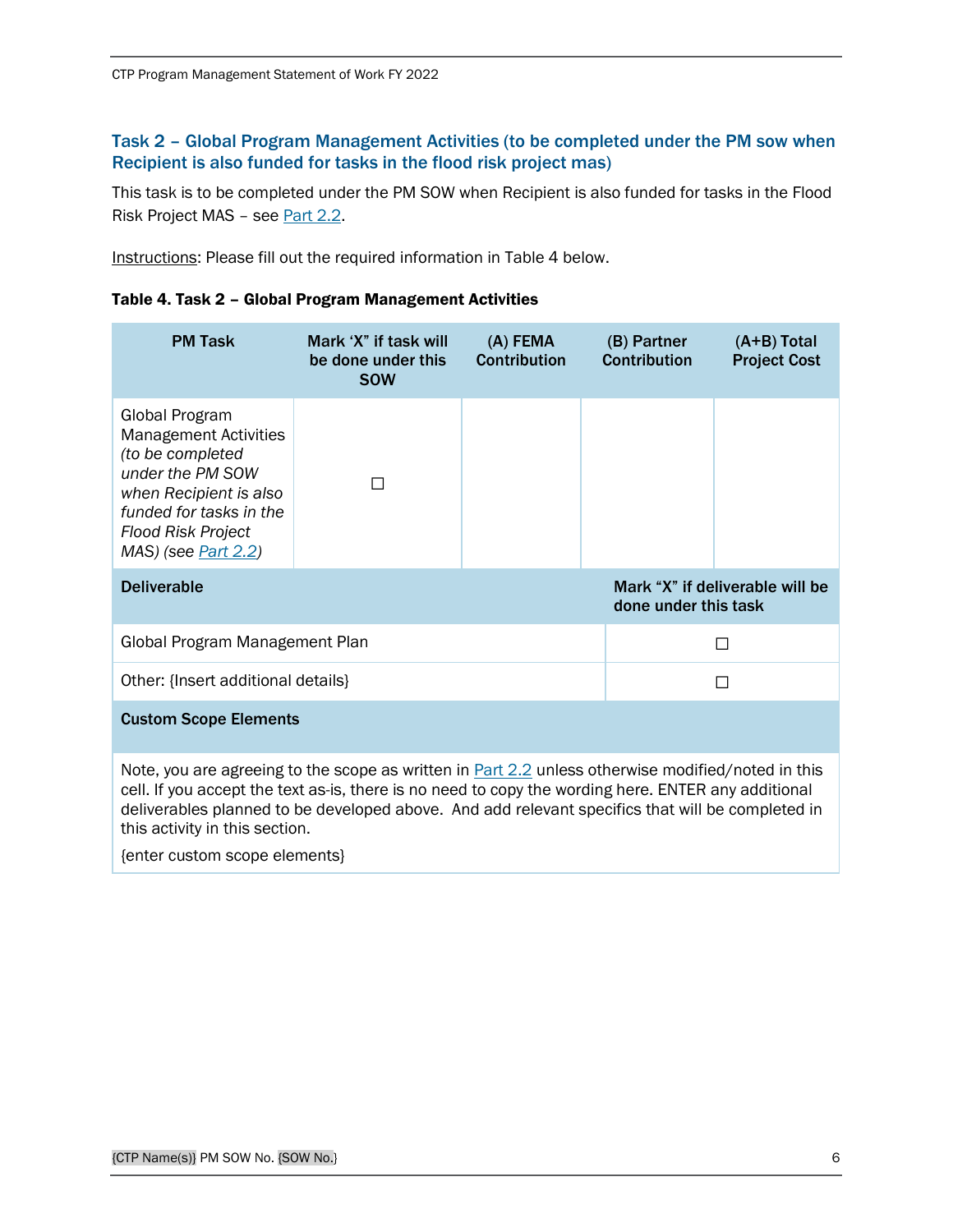## Task 3 – Global Outreach for Mapping

Task 3 can be selected under this task if there is no COMS SOW. If a COMS SOW is also completed, the Outreach Plan is required under the Strategic Planning for Community Engagement Task and should not be part of this PM SOW.

Instructions: Please fill out the required information in [Table 5](#page-9-0) below.

<span id="page-9-0"></span>

| Table 5. Task 3 - Global Outreach for Mapping |
|-----------------------------------------------|
|-----------------------------------------------|

| <b>PM Task</b>                                                                                                                         | Mark 'X" if task will<br>be done under this<br><b>SOW</b> | $(A)$ FEMA<br><b>Contribution</b> | (B) Partner<br><b>Contribution</b> | $(A+B)$ Total<br><b>Project Cost</b> |  |  |
|----------------------------------------------------------------------------------------------------------------------------------------|-----------------------------------------------------------|-----------------------------------|------------------------------------|--------------------------------------|--|--|
| <b>Global Outreach for</b><br>Mapping (see <b>Part</b><br>2.3)                                                                         |                                                           |                                   |                                    |                                      |  |  |
| <b>Deliverable</b><br>Mark "X" if deliverable will be<br>done under this task                                                          |                                                           |                                   |                                    |                                      |  |  |
| Outreach Plan<br>П                                                                                                                     |                                                           |                                   |                                    |                                      |  |  |
| Report detailing outreach and coordination activities, including<br>П<br>backup or supplemental information used in writing the report |                                                           |                                   |                                    |                                      |  |  |
| Business Plan update describing (in detail) the outreach activities<br>П                                                               |                                                           |                                   |                                    |                                      |  |  |
| Updates to CTP's website<br>П                                                                                                          |                                                           |                                   |                                    |                                      |  |  |
| Other: {Insert additional details}                                                                                                     |                                                           |                                   |                                    |                                      |  |  |
| <b>Custom Scope Elements</b>                                                                                                           |                                                           |                                   |                                    |                                      |  |  |
| Note you are agreeing to the scope as written in Part 2.3 unless otherwise modified/noted in this                                      |                                                           |                                   |                                    |                                      |  |  |

Note, you are agreeing to the scope as written in <u>Part 2.3</u> unless otherwise modified/noted in this cell. If you accept the text as-is, there is no need to copy the wording here. Only provide additional details here on what you plan to modify.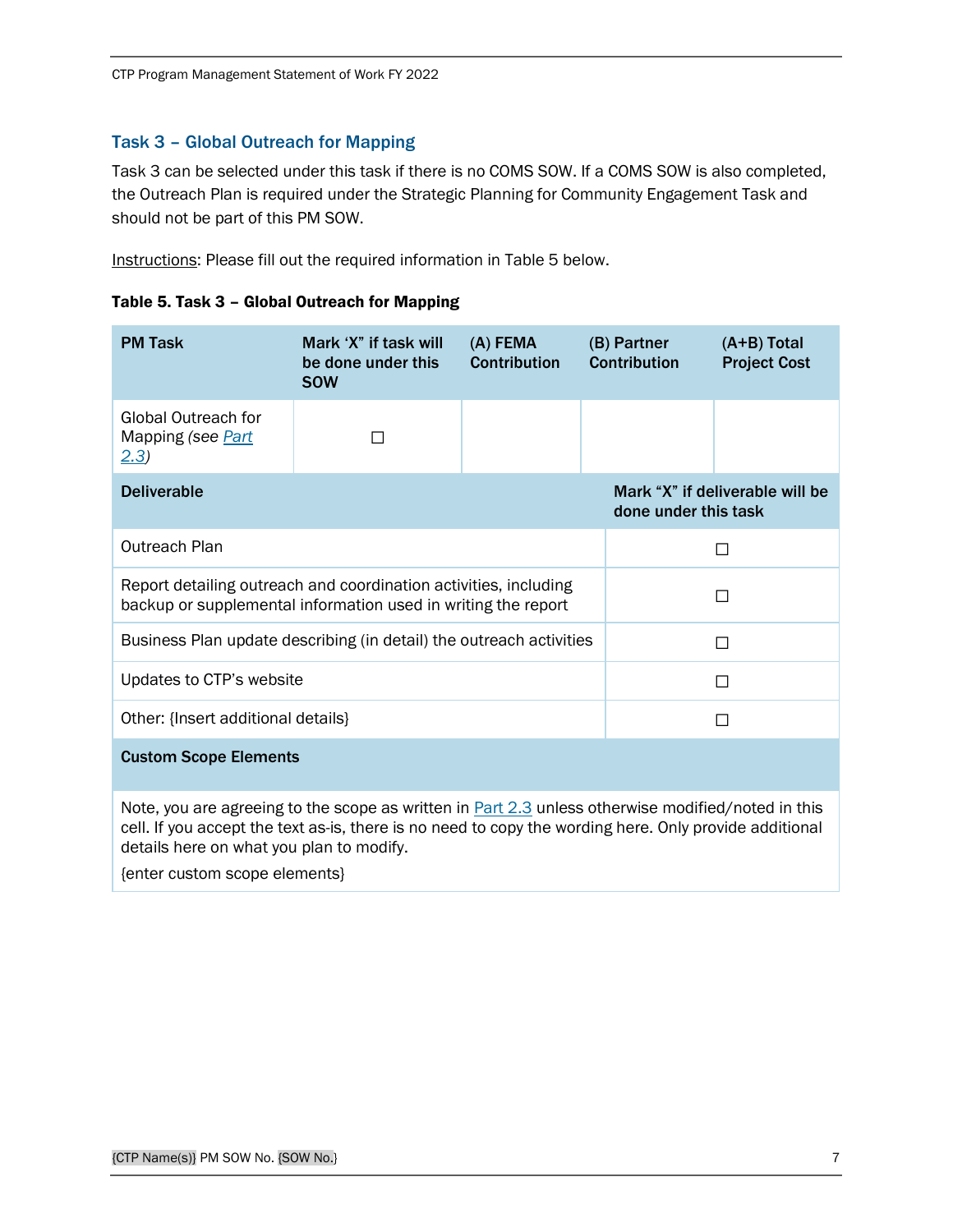## Task 4 – Training to State and Local Officials

Instructions: Please fill out the required information in [Table 6](#page-10-0) below.

#### <span id="page-10-0"></span>Table 6. Task 4 – Training to State and Local Officials

| <b>PM Task</b>                                                                                                                                                                                                                                                                                                                                                      | Mark 'X" if task will<br>be done under this<br><b>SOW</b> | $(A)$ FEMA<br><b>Contribution</b> | (B) Partner<br><b>Contribution</b> | $(A+B)$ Total<br><b>Project Cost</b> |  |  |  |
|---------------------------------------------------------------------------------------------------------------------------------------------------------------------------------------------------------------------------------------------------------------------------------------------------------------------------------------------------------------------|-----------------------------------------------------------|-----------------------------------|------------------------------------|--------------------------------------|--|--|--|
| Training to State and<br>Local Officials (see<br><u>Part 2.4)</u>                                                                                                                                                                                                                                                                                                   |                                                           |                                   |                                    |                                      |  |  |  |
| <b>Deliverable</b><br>Mark "X" if deliverable will be<br>done under this task                                                                                                                                                                                                                                                                                       |                                                           |                                   |                                    |                                      |  |  |  |
| Other: {Insert additional details}<br>$\mathsf{L}$                                                                                                                                                                                                                                                                                                                  |                                                           |                                   |                                    |                                      |  |  |  |
| <b>Custom Scope Elements</b>                                                                                                                                                                                                                                                                                                                                        |                                                           |                                   |                                    |                                      |  |  |  |
| Note, you are agreeing to the scope as written in <b>Part 2.4</b> unless otherwise modified/noted in this<br>cell. If you accept the text as-is, there is no need to copy the wording here. ENTER deliverables<br>planned to be developed above. And add the specifics on the training and/or audiences that will<br>be completed in this activity in this section. |                                                           |                                   |                                    |                                      |  |  |  |
| {enter custom scope elements}                                                                                                                                                                                                                                                                                                                                       |                                                           |                                   |                                    |                                      |  |  |  |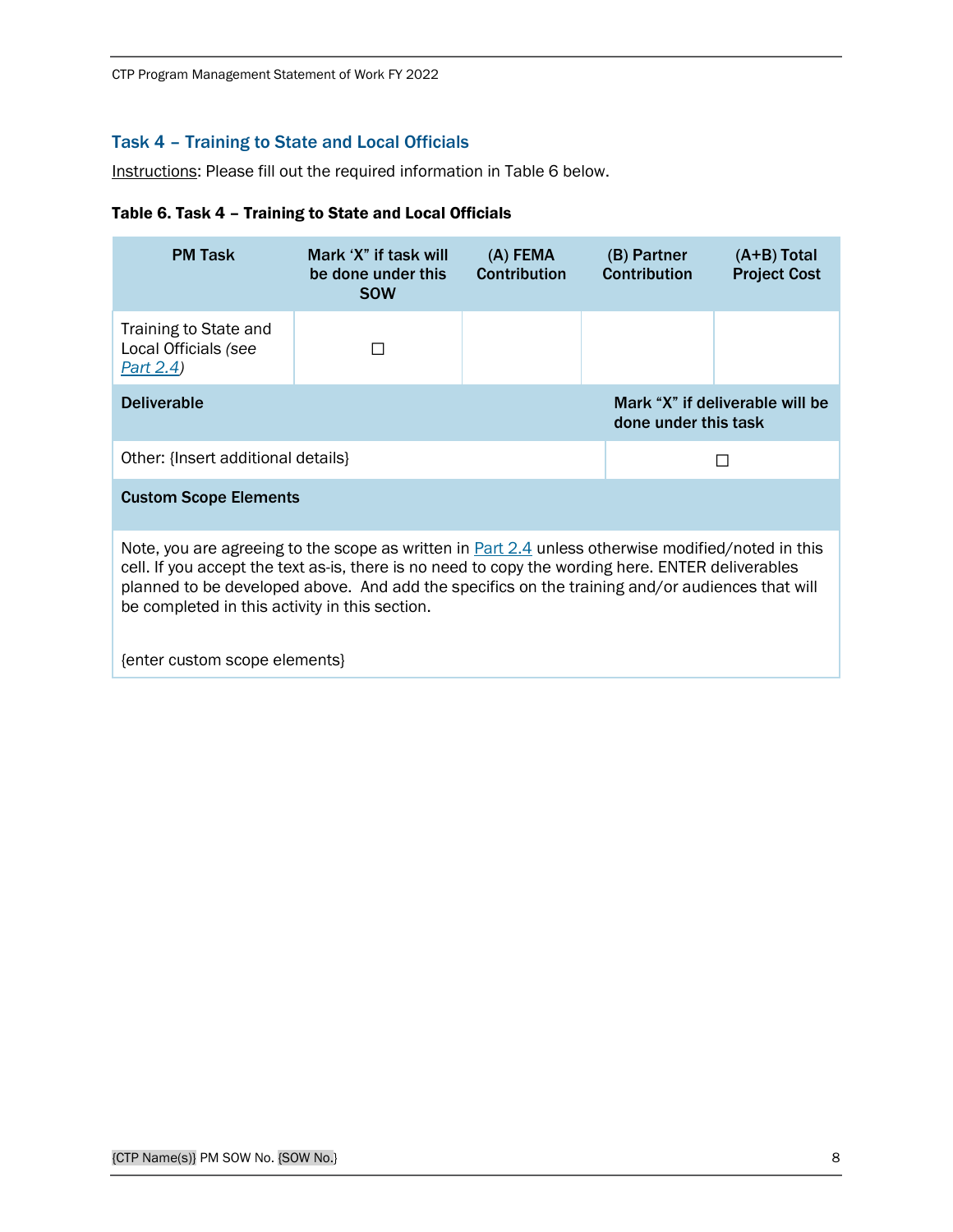## Task 5 – Mitigation Planning Technical Assistance

Instructions: Please fill out the required information in [Table 7](#page-11-0) below.

#### <span id="page-11-0"></span>Table 7. Task 5 – Mitigation Planning Technical Assistance

| <b>PM Task</b>                                                                                                                                                                                                                                                                                                                                                            | Mark 'X" if task will<br>be done under this<br><b>SOW</b> | $(A)$ FEMA<br><b>Contribution</b> | (B) Partner<br><b>Contribution</b> | $(A+B)$ Total<br><b>Project Cost</b> |
|---------------------------------------------------------------------------------------------------------------------------------------------------------------------------------------------------------------------------------------------------------------------------------------------------------------------------------------------------------------------------|-----------------------------------------------------------|-----------------------------------|------------------------------------|--------------------------------------|
| <b>Mitigation Planning</b><br>and Technical<br>Assistance (TA) (see<br>Part 2.5)                                                                                                                                                                                                                                                                                          | $\Box$                                                    |                                   |                                    |                                      |
| <b>Deliverable</b>                                                                                                                                                                                                                                                                                                                                                        |                                                           |                                   | done under this task               | Mark "X" if deliverable will be      |
| A report detailing the TA provided, including date(s) of TA and type<br>of assistance and state, tribal, or local community stakeholders<br>supported                                                                                                                                                                                                                     |                                                           | $\mathsf{L}$                      |                                    |                                      |
| Copies of all technical data provided to local, state, and tribal<br>communities                                                                                                                                                                                                                                                                                          |                                                           | П                                 |                                    |                                      |
| Other: {Insert additional details}                                                                                                                                                                                                                                                                                                                                        |                                                           |                                   |                                    | П                                    |
| <b>Custom Scope Elements</b>                                                                                                                                                                                                                                                                                                                                              |                                                           |                                   |                                    |                                      |
| Note, you are agreeing to the scope as written in <b>Part 2.5</b> unless otherwise modified/noted in this<br>cell. If you accept the text as-is, there is no need to copy the wording here. ENTER additional<br>deliverables planned to be developed above. And add the specifics on the technical assistance<br>that will be completed in this activity in this section. |                                                           |                                   |                                    |                                      |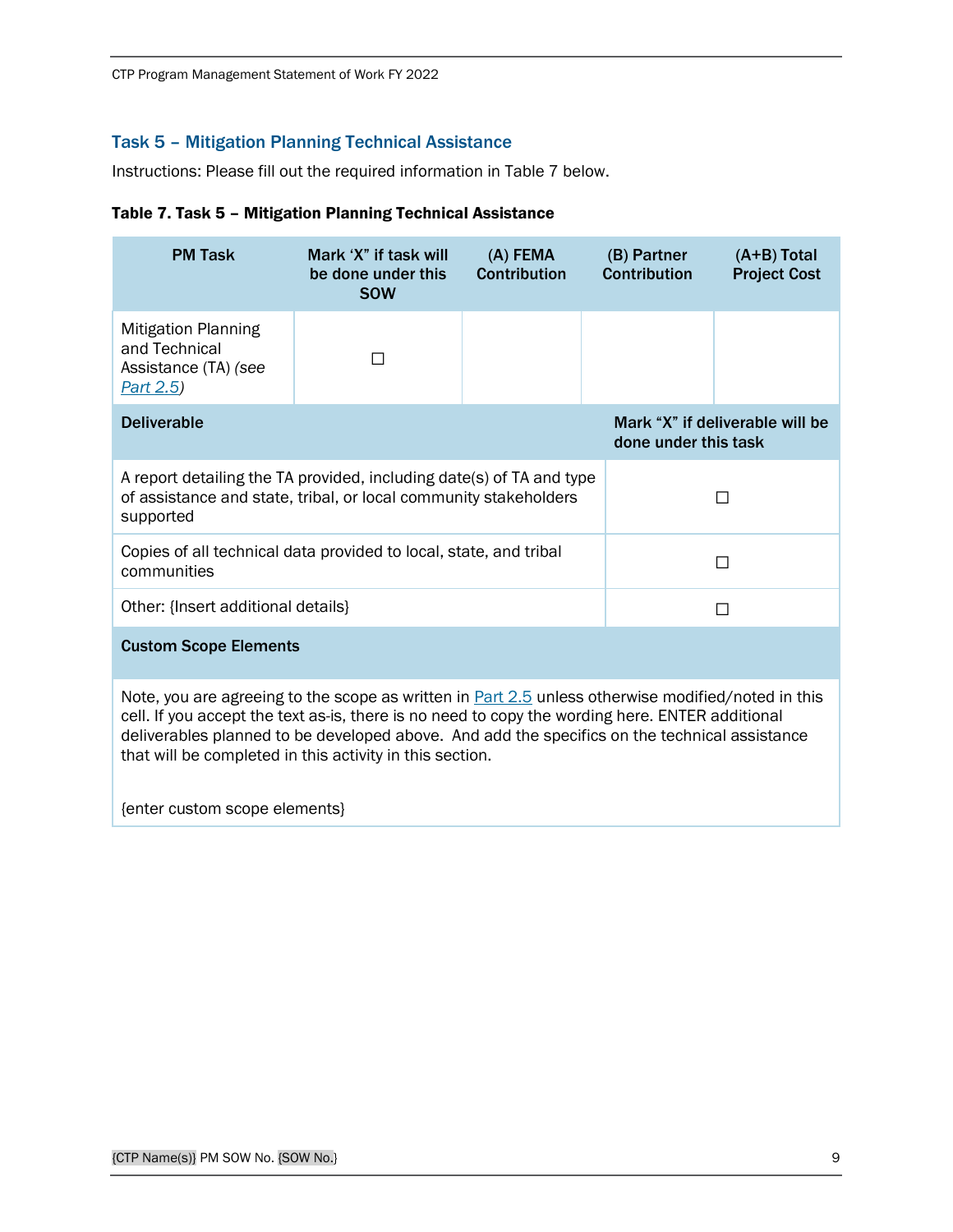## Task 6 – Directly Funded Staffing

Instructions: Please fill out the required information in [Table 8](#page-12-0) below.

If Staffing is the only PM Task to be performed under this SOW, please complete [Table 14](#page-18-0) and [Table](#page-19-1)  [15](#page-19-1) below.

#### <span id="page-12-0"></span>Table 8. Task 6 – Directly Funded Staffing

| <b>PM Task</b>                                                                                                                                                                                                                                                                                       | Mark 'X" if task will<br>be done under this<br><b>SOW</b> | $(A)$ FEMA<br><b>Contribution</b> | (B) Partner<br><b>Contribution</b> | $(A+B)$ Total<br><b>Project Cost</b> |
|------------------------------------------------------------------------------------------------------------------------------------------------------------------------------------------------------------------------------------------------------------------------------------------------------|-----------------------------------------------------------|-----------------------------------|------------------------------------|--------------------------------------|
| <b>Directly Funded</b><br>Staffing (see Part 2.6)                                                                                                                                                                                                                                                    |                                                           |                                   |                                    |                                      |
| <b>Deliverable</b>                                                                                                                                                                                                                                                                                   |                                                           |                                   | done under this task               | Mark "X" if deliverable will be      |
| {Insert number of staff} will attend regional mapping meetings<br>П<br>hosted by FEMA regions                                                                                                                                                                                                        |                                                           |                                   |                                    |                                      |
| Maintain {lnsert number of staff}; potentially utilize {lnsert number<br>of staff} current personnel to support CTP program activities                                                                                                                                                               |                                                           | П                                 |                                    |                                      |
| Other: {Insert additional details}                                                                                                                                                                                                                                                                   |                                                           |                                   |                                    | П                                    |
| <b>Custom Scope Elements</b>                                                                                                                                                                                                                                                                         |                                                           |                                   |                                    |                                      |
| Note, you are agreeing to the scope as written in <b>Part 2.6</b> unless otherwise modified/noted in this<br>cell. If you accept the text as-is, there is no need to copy the wording here. However, provide<br>additional details here on what activities and tasks planned for staff to be funded. |                                                           |                                   |                                    |                                      |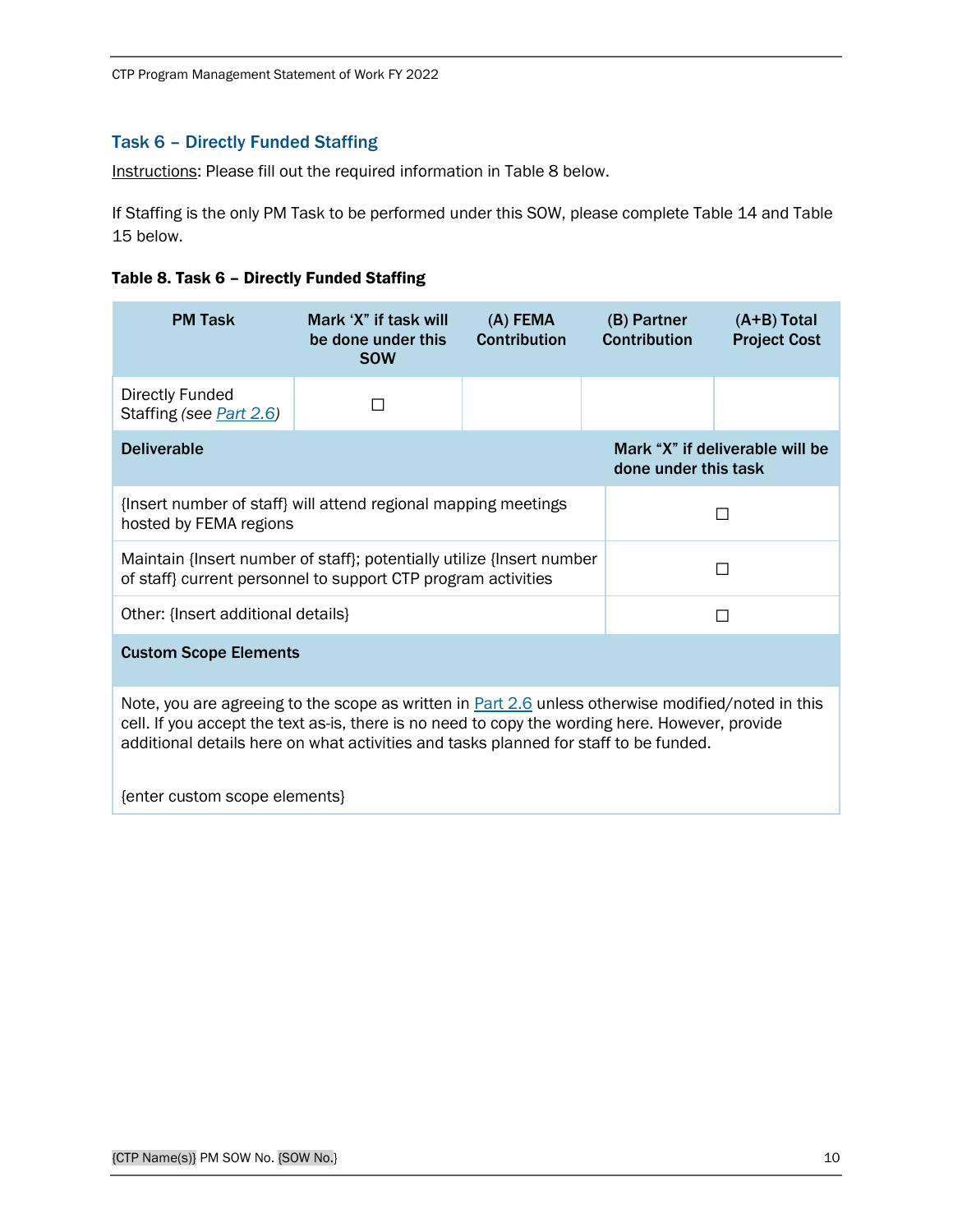## Task 7 – Technical Pilot Projects

Instructions: Please fill out the required information in [Table 9](#page-13-0) below.

<span id="page-13-0"></span>Table 9. Task 7 – Technical Pilot Projects

| <b>PM Task</b>                                                                                                                                                                                                                                          | Mark 'X" if task will<br>be done under this<br><b>SOW</b> | $(A)$ FEMA<br><b>Contribution</b> | (B) Partner<br><b>Contribution</b> | $(A+B)$ Total<br><b>Project Cost</b> |
|---------------------------------------------------------------------------------------------------------------------------------------------------------------------------------------------------------------------------------------------------------|-----------------------------------------------------------|-----------------------------------|------------------------------------|--------------------------------------|
| <b>Technical Pilot</b><br>Projects (see Part 2.7)                                                                                                                                                                                                       |                                                           |                                   |                                    |                                      |
| <b>Deliverable</b>                                                                                                                                                                                                                                      |                                                           |                                   | done under this task               | Mark "X" if deliverable will be      |
| Other: {Insert additional details}                                                                                                                                                                                                                      |                                                           |                                   |                                    | ш                                    |
| <b>Custom Scope Elements</b>                                                                                                                                                                                                                            |                                                           |                                   |                                    |                                      |
| Note, given that pilot activities are by definition new, there are not details of the scope written in<br>Part 2.7. ENTER deliverables planned to be developed above. And add the specifics that will be<br>completed in this activity in this section. |                                                           |                                   |                                    |                                      |
| {enter custom scope elements}                                                                                                                                                                                                                           |                                                           |                                   |                                    |                                      |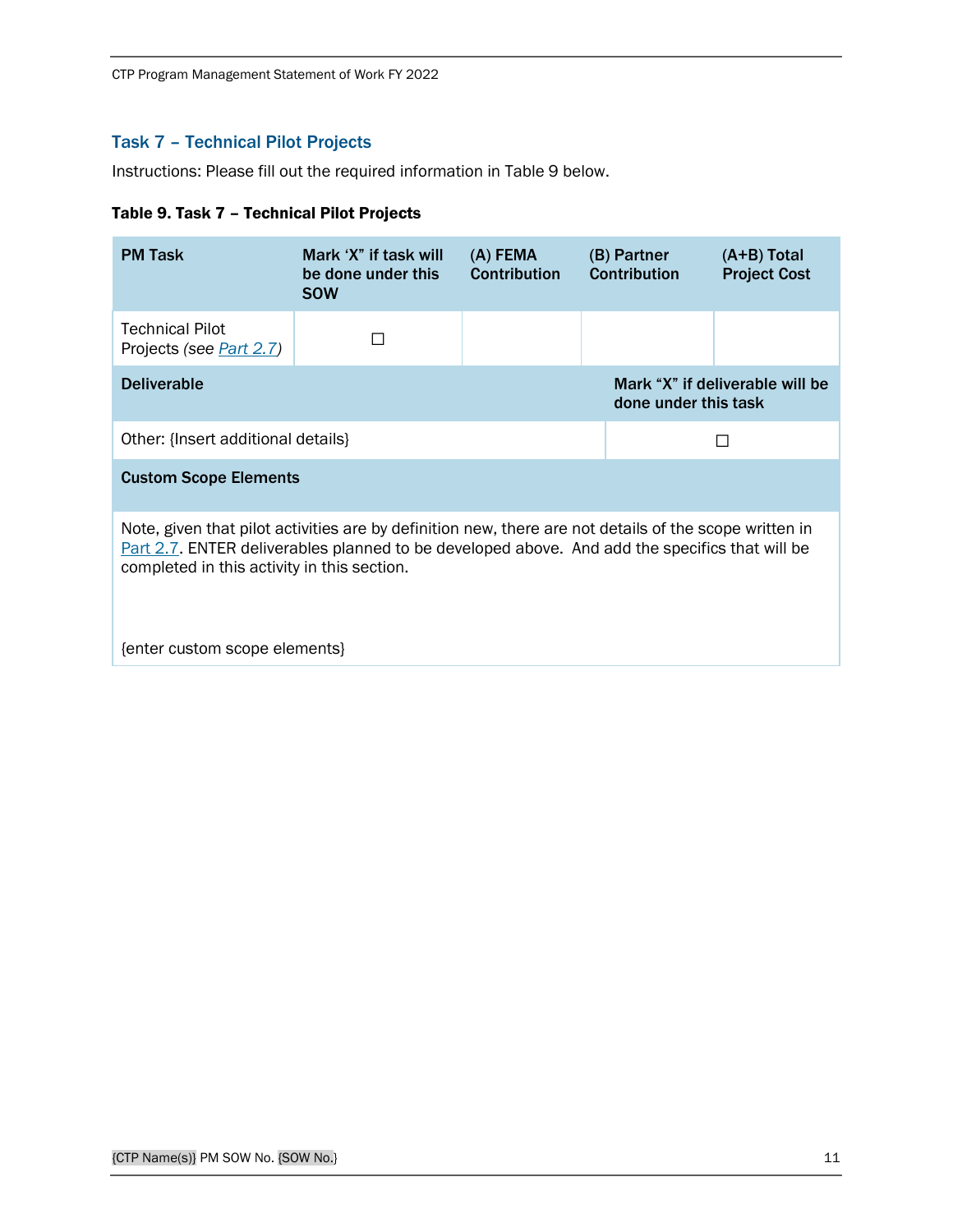## Task 8 – Mentoring and Best Practices

Instructions: Please fill out the required information in [Table 10](#page-14-0) below.

#### <span id="page-14-0"></span>Table 10. Task 8 – Mentoring and Best Practices

| <b>PM Task</b>                                                                                                                                                                                                                                                  | Mark 'X" if task will<br>be done under this<br><b>SOW</b> | $(A)$ FEMA<br><b>Contribution</b> | (B) Partner<br><b>Contribution</b> | $(A+B)$ Total<br><b>Project Cost</b> |  |
|-----------------------------------------------------------------------------------------------------------------------------------------------------------------------------------------------------------------------------------------------------------------|-----------------------------------------------------------|-----------------------------------|------------------------------------|--------------------------------------|--|
| <b>Mentoring and Best</b><br>Practices (see Part<br>(2.8)                                                                                                                                                                                                       | П                                                         |                                   |                                    |                                      |  |
| <b>Deliverable</b>                                                                                                                                                                                                                                              |                                                           |                                   | done under this task               | Mark "X" if deliverable will be      |  |
| List of existing or potential CTP entities to be mentored                                                                                                                                                                                                       |                                                           |                                   |                                    | $\Box$                               |  |
| Schedule and explanation of Mentoring activities                                                                                                                                                                                                                |                                                           |                                   |                                    | П                                    |  |
| Report detailing Mentoring activities provided                                                                                                                                                                                                                  |                                                           |                                   |                                    | П                                    |  |
| Participant Surveys completed by mentored individuals providing<br>feedback on the quality and benefits of the mentor(s) and<br><b>Mentoring activities</b>                                                                                                     |                                                           | □                                 |                                    |                                      |  |
| {Insert #} Best Practice write-ups to be shared nationally on the<br>CTP Collaboration Center, on the CTP Mentoring Network (via<br>Basecamp) and with FEMA Regional PO                                                                                         |                                                           | П                                 |                                    |                                      |  |
| Other: {Insert additional details}                                                                                                                                                                                                                              |                                                           |                                   |                                    | П                                    |  |
| <b>Custom Scope Elements</b>                                                                                                                                                                                                                                    |                                                           |                                   |                                    |                                      |  |
| Note, you are agreeing to the scope as written in <b>Part 2.8</b> unless otherwise modified/noted in this<br>cell. If you accept the text as-is, there is no need to copy the wording here. Only provide additional<br>details here on what you plan to modify. |                                                           |                                   |                                    |                                      |  |

{E.g., insert list of specific knowledge management assets that will be shared/transferred, including with whom and how (Example: Best Practice write-ups, mentoring meetings, or conference calls).}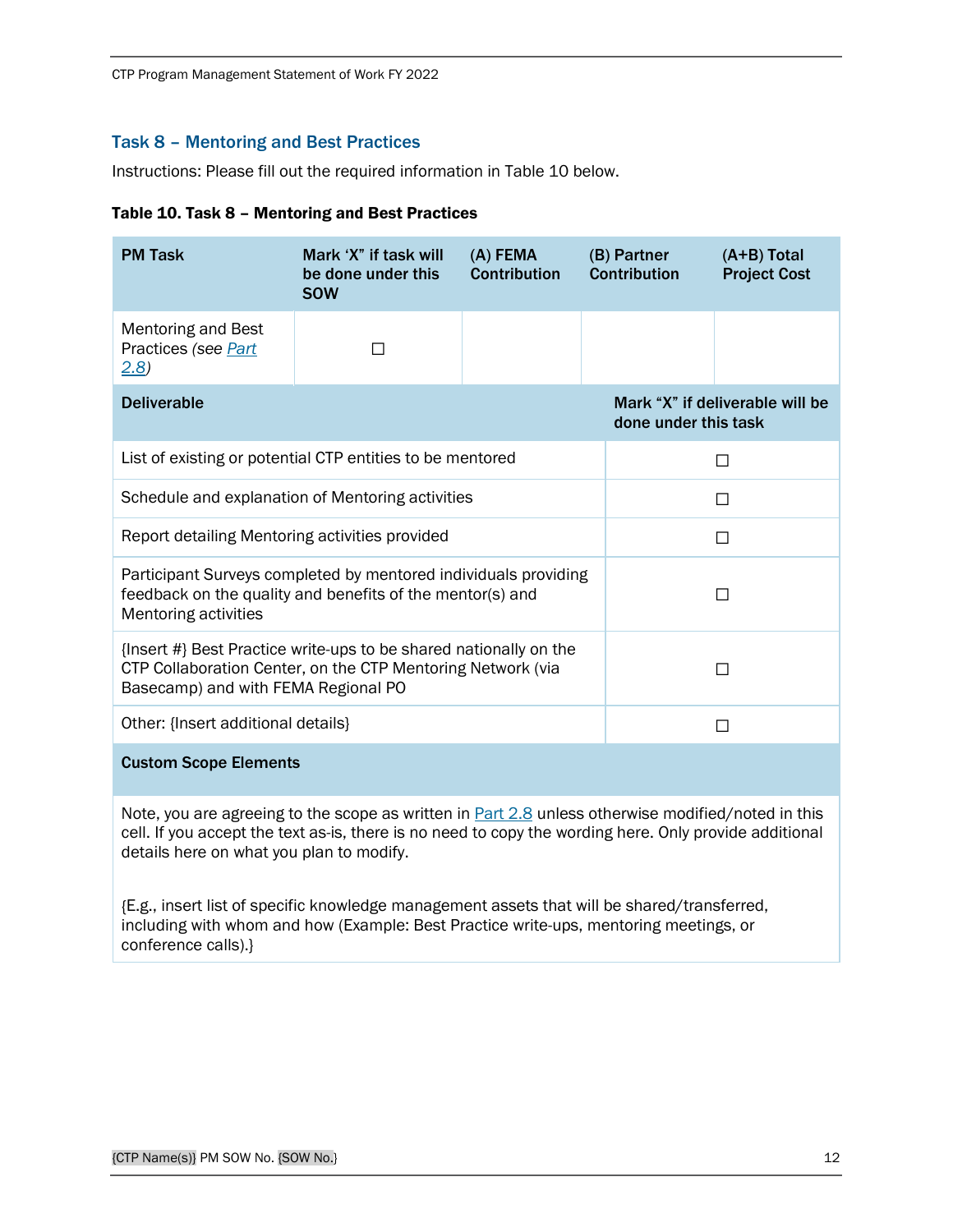## Task 9 – Minimal Map Printing

Instructions: Please fill out the required information in [Table 11](#page-15-0) below.

#### <span id="page-15-0"></span>Table 11. Task 9 – Minimal Map Printing

| <b>PM Task</b>                                                                                                                                                                                                                                                  | Mark 'X" if task will<br>be done under this<br><b>SOW</b> | $(A)$ FEMA<br><b>Contribution</b> | (B) Partner<br><b>Contribution</b> | $(A+B)$ Total<br><b>Project Cost</b> |
|-----------------------------------------------------------------------------------------------------------------------------------------------------------------------------------------------------------------------------------------------------------------|-----------------------------------------------------------|-----------------------------------|------------------------------------|--------------------------------------|
| <b>Minimal Map Printing</b><br>(see <i>Part 2.9</i> )                                                                                                                                                                                                           |                                                           |                                   |                                    |                                      |
| <b>Deliverable</b>                                                                                                                                                                                                                                              |                                                           |                                   | done under this task               | Mark "X" if deliverable will be      |
| Quarterly report detailing the map printing activities, including<br>recipient community/individual, panel number, number of copies,<br>l.<br>and total associated cost                                                                                         |                                                           |                                   |                                    |                                      |
| Other: {Insert additional details}<br>П                                                                                                                                                                                                                         |                                                           |                                   |                                    |                                      |
| <b>Custom Scope Elements</b>                                                                                                                                                                                                                                    |                                                           |                                   |                                    |                                      |
| Note, you are agreeing to the scope as written in <b>Part 2.9</b> unless otherwise modified/noted in this<br>cell. If you accept the text as-is, there is no need to copy the wording here. Only provide additional<br>details here on what you plan to modify. |                                                           |                                   |                                    |                                      |
| {enter custom scope elements}                                                                                                                                                                                                                                   |                                                           |                                   |                                    |                                      |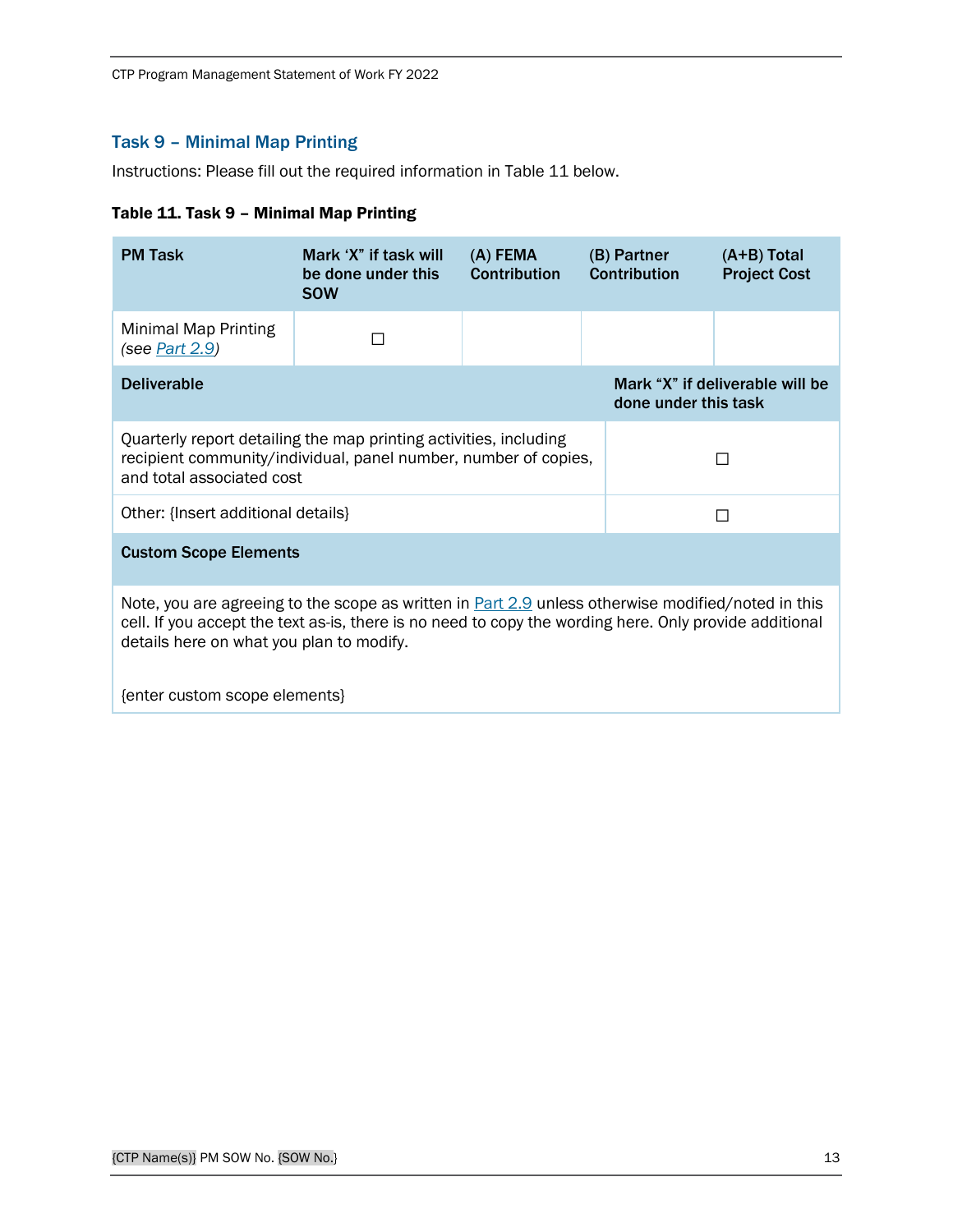## Task 10 – Coordinated Needs Management Strategy

Instructions: Please fill out the required information in [Table 12](#page-16-0) below.

#### <span id="page-16-0"></span>Table 12. Task 10 – Coordinated Needs Management Strategy

| <b>PM Task</b>                                                                                                                  | Mark 'X" if task will<br>be done under this<br><b>SOW</b> | $(A)$ FEMA<br><b>Contribution</b> | (B) Partner<br><b>Contribution</b> | $(A+B)$ Total<br><b>Project Cost</b> |
|---------------------------------------------------------------------------------------------------------------------------------|-----------------------------------------------------------|-----------------------------------|------------------------------------|--------------------------------------|
| <b>Coordinated Needs</b><br><b>Management Strategy</b><br>(CNMS) (see Part<br>2.10                                              |                                                           |                                   |                                    |                                      |
| <b>Deliverable</b>                                                                                                              |                                                           |                                   | done under this task               | Mark "X" if deliverable will be      |
| Interim deliverables for the mapping project along its life cycle<br>(funded, Preliminary, Letter of Final Determination (LFD)) |                                                           | $\Box$                            |                                    |                                      |
| Supporting documentation for new determinations                                                                                 |                                                           |                                   |                                    | ш                                    |
| A self-certification document outlining the funded scope and<br>comments per region discretion                                  |                                                           | П                                 |                                    |                                      |
| A self-certified CNMS spatial database using the CNMS QC tool                                                                   |                                                           |                                   |                                    | П                                    |
| Other: {Insert additional details}                                                                                              |                                                           |                                   |                                    |                                      |
| <b>Custom Scope Elements</b>                                                                                                    |                                                           |                                   |                                    |                                      |

Note, you are agreeing to the scope as written in **Part 2.10** unless otherwise modified/noted in this cell. If you accept the text as-is, there is no need to copy the wording here. Only provide additional details here on what you plan to modify.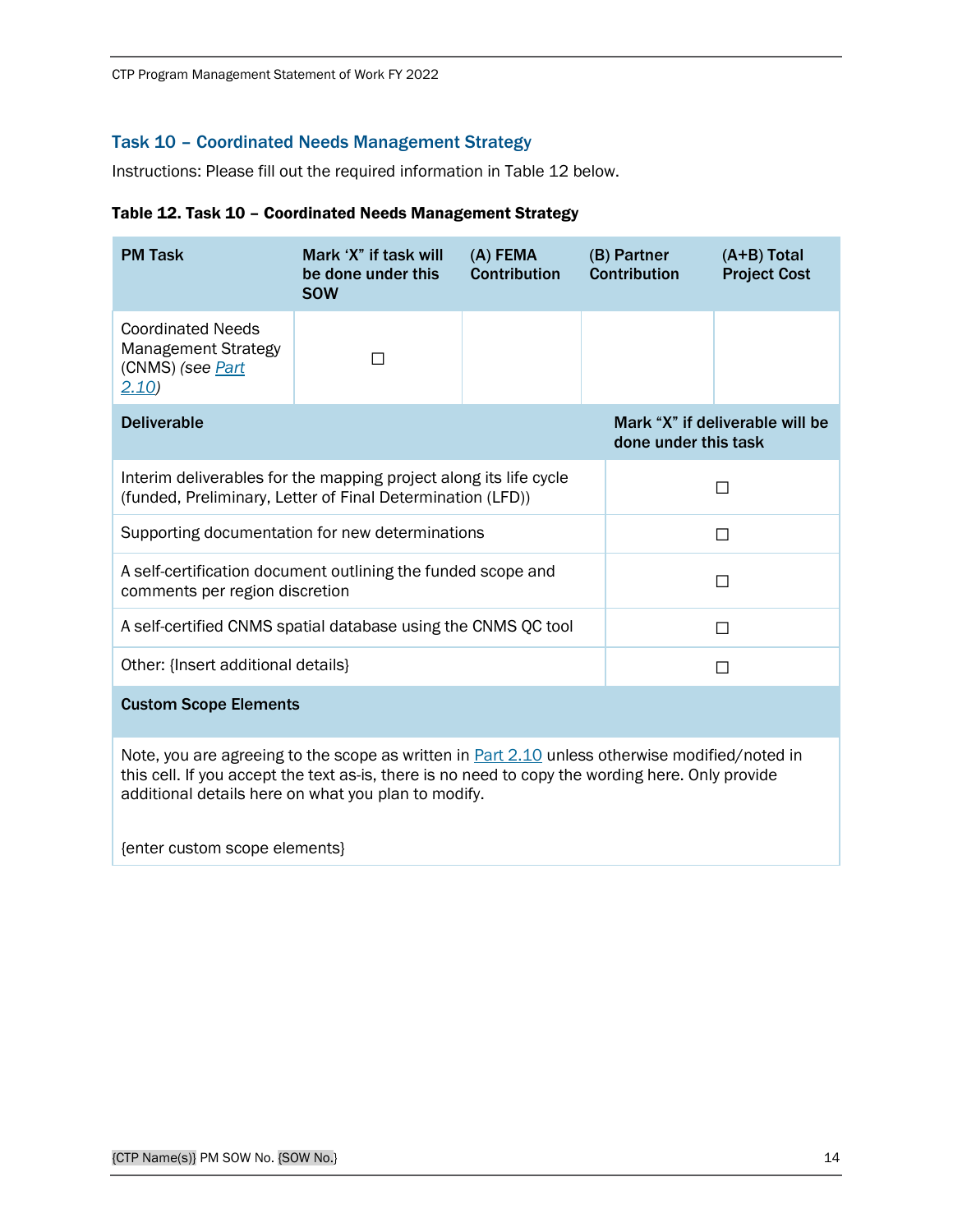## Task 11 – Programmatic Quality Assurance/Quality Control Plans

Instructions: Please fill out the required information in [Table 13](#page-17-0) below.

#### <span id="page-17-0"></span>Table 13. Task 11 – Programmatic QA/QC Plans

| <b>PM Task</b>                                                                                                                                                                                                                                              | Mark 'X" if task will<br>be done under this<br><b>SOW</b> | $(A)$ FEMA<br><b>Contribution</b> | (B) Partner<br><b>Contribution</b> | $(A+B)$ Total<br><b>Project Cost</b> |
|-------------------------------------------------------------------------------------------------------------------------------------------------------------------------------------------------------------------------------------------------------------|-----------------------------------------------------------|-----------------------------------|------------------------------------|--------------------------------------|
| <b>Programmatic Quality</b><br>Assurance / Quality<br>Control (QA/QC) Plans<br>(see Part 2.11)                                                                                                                                                              |                                                           |                                   |                                    |                                      |
| <b>Deliverable</b><br>Mark "X" if deliverable will be<br>done under this task                                                                                                                                                                               |                                                           |                                   |                                    |                                      |
| Programmatic QA/QC Plan, including any updates                                                                                                                                                                                                              |                                                           |                                   |                                    | П                                    |
| Quarterly report detailing the QA/QC activities completed for flood<br>mapping products                                                                                                                                                                     |                                                           | П                                 |                                    |                                      |
| Corrective Action Plan(s), as needed                                                                                                                                                                                                                        |                                                           | П                                 |                                    |                                      |
| Other: {Insert additional details}                                                                                                                                                                                                                          |                                                           | П                                 |                                    |                                      |
| <b>Custom Scope Elements</b>                                                                                                                                                                                                                                |                                                           |                                   |                                    |                                      |
| Note, you are agreeing to the scope as written in $Part 2.11$ unless otherwise modified/noted in<br>this cell. If you accept the text as-is, there is no need to copy the wording here. Only provide<br>additional details here on what you plan to modify. |                                                           |                                   |                                    |                                      |
| {enter custom scope elements}                                                                                                                                                                                                                               |                                                           |                                   |                                    |                                      |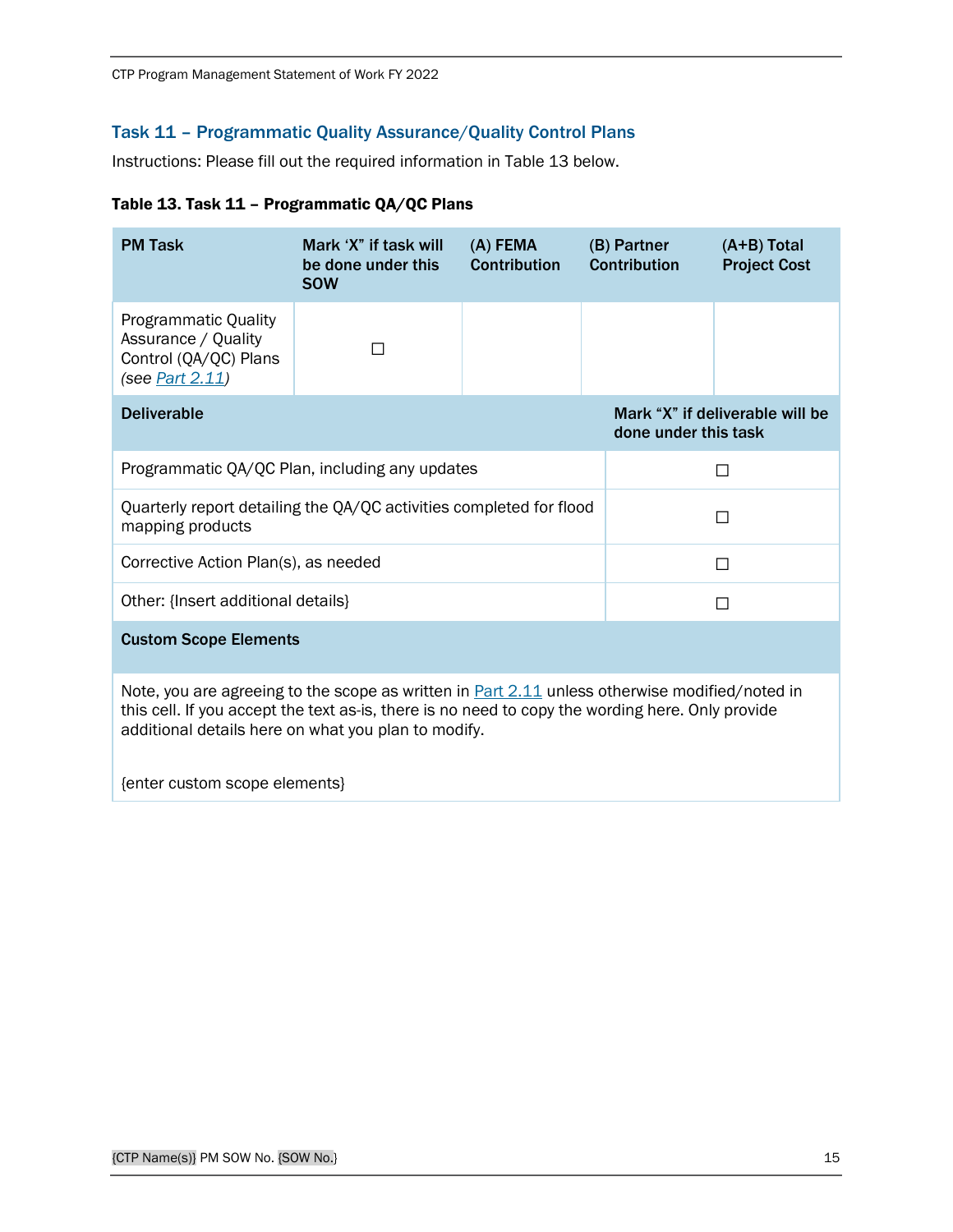## 1.2.3. PERCENTAGE OF TIME SPENT ON TASKS OR ACTIVITIES

Instructions: [Table 14](#page-18-0) and [Table 15](#page-19-1) are only required if Staffing is the only PM Task to be performed under this SOW (other than the State/Local Business Plan, which is required). If the CTP is not performing Staffing or is performing multiple activities which include Staffing, these tables may not be required. Coordinate with your FEMA POC on any additional applicability.

Note: Assume each staff member works 100% of their day on this project. This represents percentage of total time on the project, not the hours spent.

| <b>Task</b>                                                    | <b>Funded</b><br><b>Staff</b><br>Member 1 | <b>Funded</b><br><b>Staff</b><br>Member 2 | <b>Funded</b><br><b>Staff</b><br>Member 3 | <b>Funded</b><br><b>Staff</b><br>Member 4 | <b>Brief Work Description</b><br><b>Across All Funded Staff</b> |
|----------------------------------------------------------------|-------------------------------------------|-------------------------------------------|-------------------------------------------|-------------------------------------------|-----------------------------------------------------------------|
| Program<br>Management                                          | %                                         | %                                         | $\%$                                      | %                                         |                                                                 |
| Outreach for<br>Mapping                                        | $\%$                                      | %                                         | %                                         | %                                         |                                                                 |
| Training to<br>State, Tribal,<br>and Local<br><b>Officials</b> | %                                         | %                                         | %                                         | %                                         |                                                                 |
| Mitigation<br>Planning<br><b>Technical</b><br>Assistance       | %                                         | %                                         | %                                         | %                                         |                                                                 |
| Mentoring<br>and Best<br>Practices                             | $\%$                                      | $\%$                                      | %                                         | %                                         |                                                                 |
| {Insert<br>additional<br>activities}                           | %                                         | %                                         | %                                         | %                                         |                                                                 |
| Total (not to<br>exceed 100<br>percent per<br>employee)        |                                           |                                           |                                           |                                           |                                                                 |

#### <span id="page-18-0"></span>Table 14. Percentage of Time Spent on Tasks for Funded Staff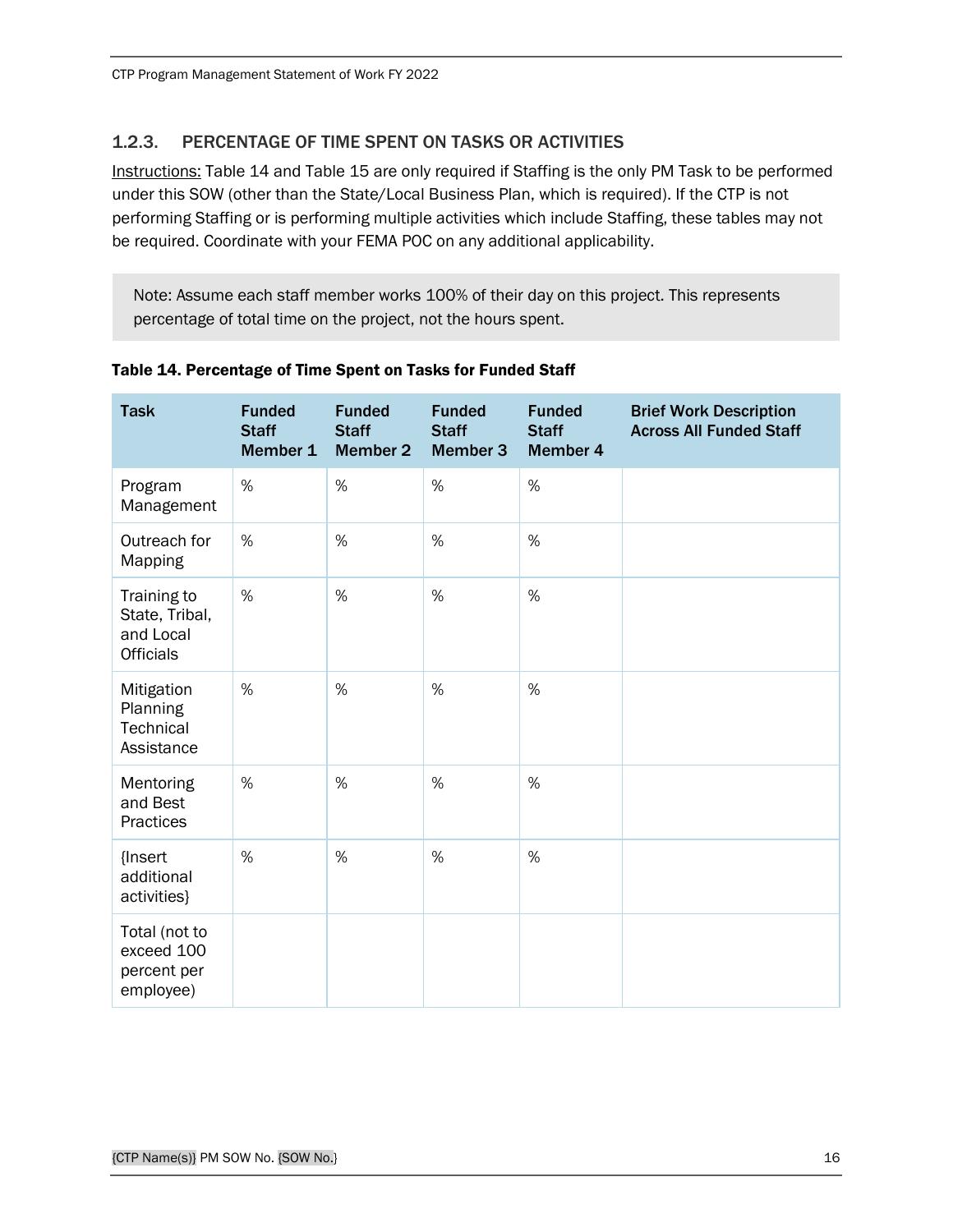CTP Program Management Statement of Work FY 2022

| <b>Task</b>                                             | <b>Unfunded</b><br><b>Staff</b><br>Member 1 | <b>Unfunded</b><br><b>Staff</b><br><b>Member 2</b> | <b>Unfunded</b><br><b>Staff</b><br>Member 3 | <b>Unfunded</b><br><b>Staff</b><br>Member 4 | <b>Brief Work Description</b><br><b>Across All Unfunded Staff</b> |
|---------------------------------------------------------|---------------------------------------------|----------------------------------------------------|---------------------------------------------|---------------------------------------------|-------------------------------------------------------------------|
| Technical<br>Engineering<br>and Mapping                 | %                                           | $\%$                                               | %                                           | %                                           |                                                                   |
| Hazard<br>Mitigation                                    | %                                           | %                                                  | %                                           | $\%$                                        |                                                                   |
| <b>Risk</b><br>Assessment                               | %                                           | %                                                  | %                                           | %                                           |                                                                   |
| Outreach                                                | %                                           | $\%$                                               | $\%$                                        | %                                           |                                                                   |
| Program<br>Management<br>and<br>Overseeing<br>Contracts | %                                           | %                                                  | %                                           | %                                           |                                                                   |
| {Insert<br>additional<br>activities}                    | %                                           | %                                                  | %                                           | %                                           |                                                                   |
| Total (not to<br>exceed 100<br>percent per<br>employee) |                                             |                                                    |                                             |                                             |                                                                   |

#### <span id="page-19-1"></span>Table 15. Percentage of Time Spent on Tasks for Unfunded Staff

## <span id="page-19-0"></span>1.3. Schedule and Performance

Instructions: Insert deliverables for all activities included in this PM SOW in [Table 16](#page-19-2) below. Examples are provided in italics. Deliverables can be listed individually or grouped into a single deliverable date. Due dates will be negotiated with the FEMA Regional PO.

<span id="page-19-2"></span>Table 16. PM Task Deliverables Schedule

| <b>SOW Activities</b>              | <b>Deliverable</b>   | Deliverable Due Date            | <b>Submitted To</b>  |
|------------------------------------|----------------------|---------------------------------|----------------------|
| <b>Business Plan</b><br>(required) | <b>Business Plan</b> | Ex. 2 months from<br>Award date | Ex. FEMA Regional PO |
|                                    |                      |                                 |                      |
|                                    |                      |                                 |                      |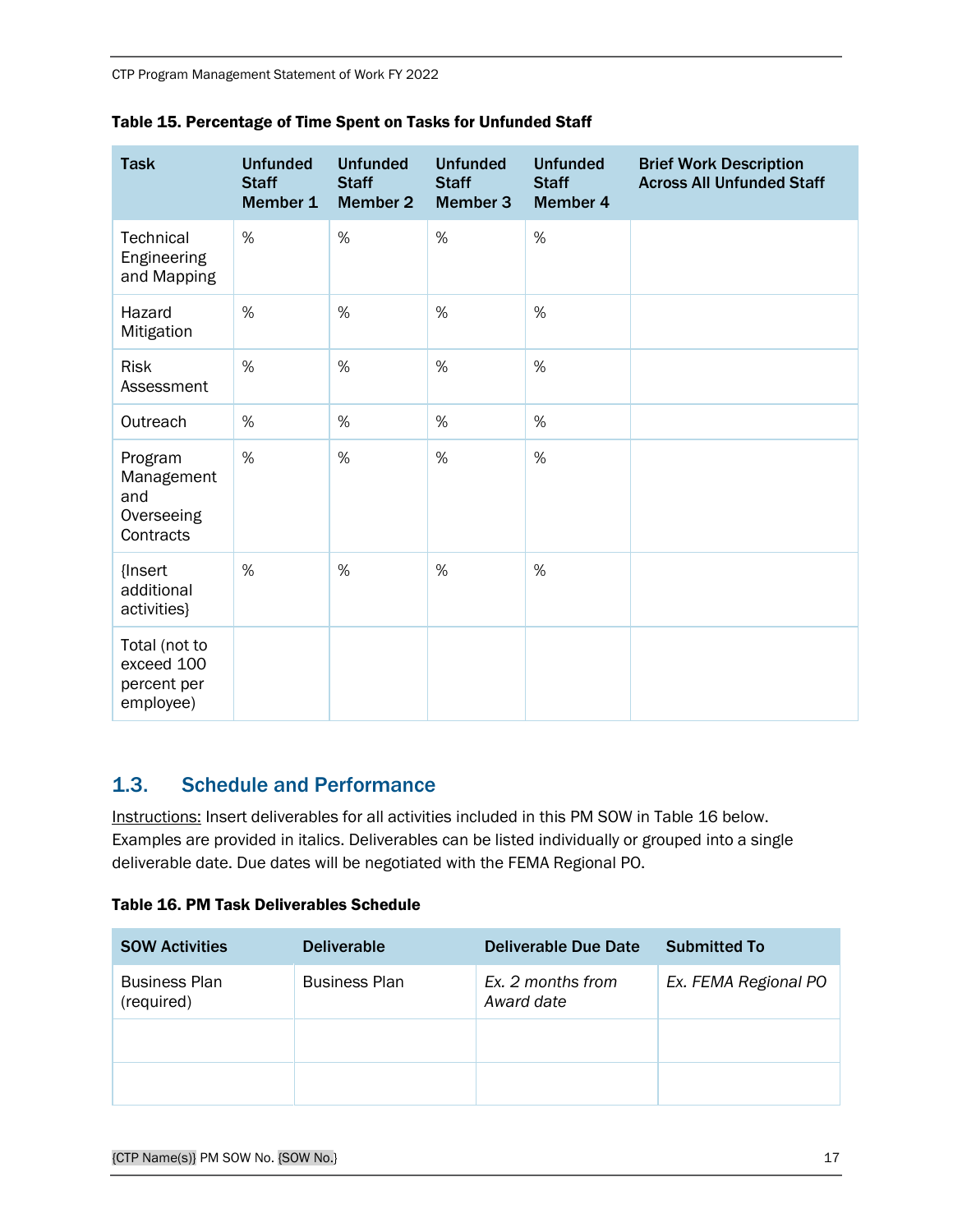| <b>SOW Activities</b> | <b>Deliverable</b> | <b>Deliverable Due Date</b> | <b>Submitted To</b> |
|-----------------------|--------------------|-----------------------------|---------------------|
|                       |                    |                             |                     |
|                       |                    |                             |                     |

The activities documented in this SOW shall be completed in accordance with [Table 16.](#page-19-2) PM Task Deliverables Schedule. If changes to this schedule are required, the CTP shall coordinate with the FEMA Regional PO and other necessary Mapping Partners in a timely manner. Deliverables must be uploaded to the MIP unless otherwise approved by the FEMA Regional PO and it is the CTP's responsibility to make sure that final deliverables are stored to the MIP prior to the end of period of performance.

#### <span id="page-20-0"></span>Table 17. Performance Measures Targets

Note: Insert appropriate measures in [Table 17](#page-20-0) below based on the document "2022 CTP Performance Measures Matrix" in the Appendix of the Notice of Funding Opportunity (NOFO) and coordinate with your FEMA Regional PO. This instructional note should be deleted prior to application submission.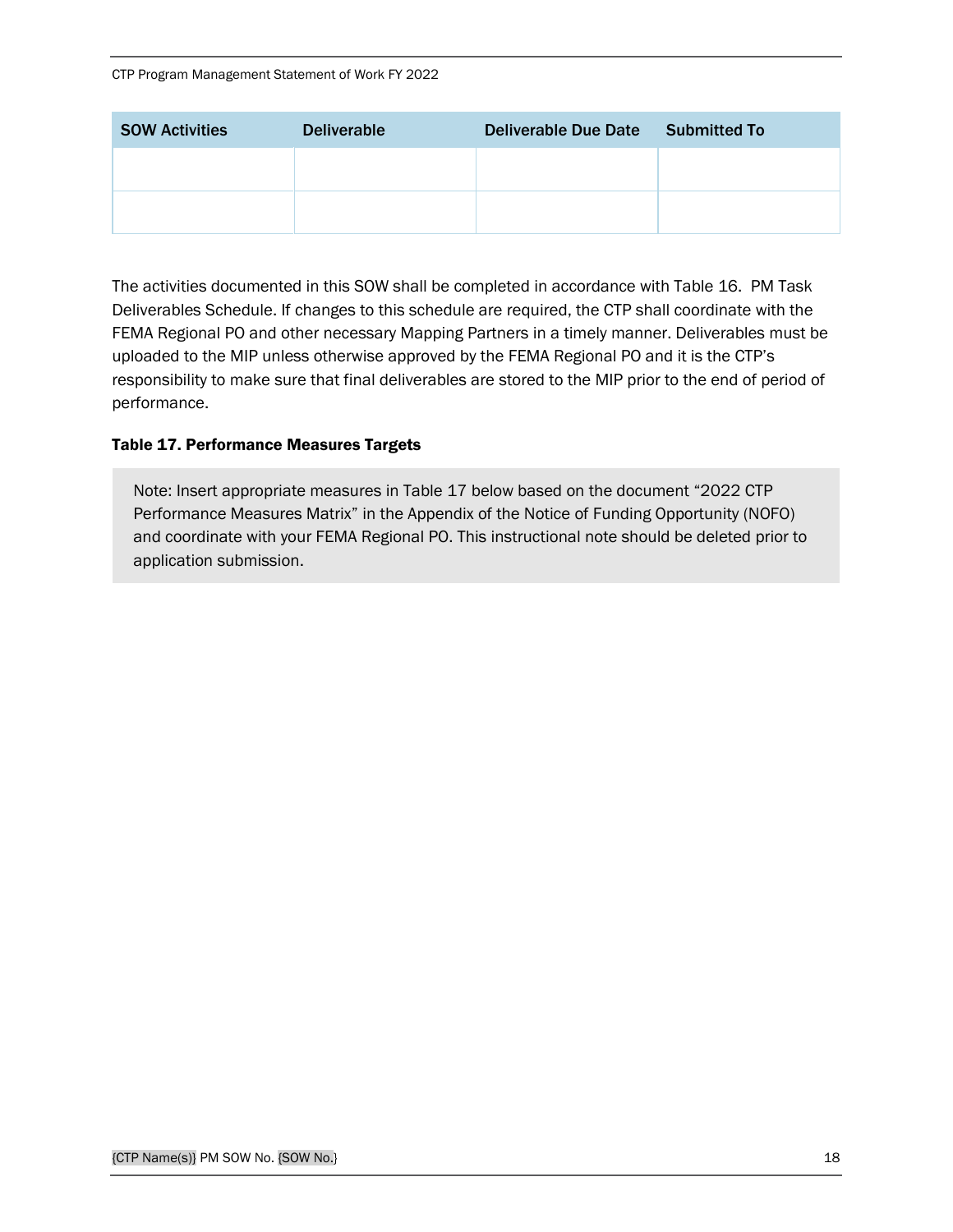| Outcome <sup>1</sup>                                                                                                                                                                                                                                            | Output Measurement <sup>2</sup> (with customized<br>Target)                                                                                                                                                                                                                                                                                                                                                                                                                                                                                                                                                                                                                                                                 | <b>Recorded Unit/Scale</b>                                                                                                                                                      |
|-----------------------------------------------------------------------------------------------------------------------------------------------------------------------------------------------------------------------------------------------------------------|-----------------------------------------------------------------------------------------------------------------------------------------------------------------------------------------------------------------------------------------------------------------------------------------------------------------------------------------------------------------------------------------------------------------------------------------------------------------------------------------------------------------------------------------------------------------------------------------------------------------------------------------------------------------------------------------------------------------------------|---------------------------------------------------------------------------------------------------------------------------------------------------------------------------------|
| Evidence of continued<br>maintenance, using<br>non-Federal funds, of<br>the<br>processes/systems to<br>support collection,<br>development,<br>evaluation,<br>dissemination, and<br>communication of<br>flood hazard and risk<br>assessment data and<br>mapping. | [insert %] of non-federally funded identify<br>maintenance activities for CTP agreement.<br>Identify appropriate maintenance activities<br>when customizing this metric. Examples of<br>maintenance activities include:<br>Continued data collection related to<br>1.<br>changes in flood hazards and<br>development in flood-prone areas<br>2. Continued upgrades to data collection or<br>mapping capabilities to incorporate new<br>technologies<br>3.<br>Preparation of multiple-year mapping or<br>data collection plans<br>Maintenance of equipment and supplies,<br>4.<br>such as hardware, software, licenses,<br>certifications, etc. that are necessary to<br>complete, review, monitor and report on<br>the work | Should be expressed as<br>either "Achieved" or<br>"Not Achieved" for<br>completing non-federally<br>funded maintenance<br>activities for the CTP<br>agreement.                  |
| Advancement of<br>program metrics<br>and/or<br>accomplishment of<br>project performance<br>measures, captured<br>as Earned Value                                                                                                                                | Report on Schedule Performance Index (SPI)<br>and Cost Performance Index (CPI). Must be<br>between 0.92 and 1.08. If it is not, provide<br>information on what is being done to correct<br>the problem.                                                                                                                                                                                                                                                                                                                                                                                                                                                                                                                     | SPI Ratio (Budgeted<br>Cost of Work<br>Performed/Budgeted<br>Cost of Work Scheduled<br>[planned])<br>CPI ratio (Budgeted Cost<br>Work Performed/ Actual<br>Cost Work Performed) |
| {Insert Outcome}                                                                                                                                                                                                                                                | {Insert Output Measurement}                                                                                                                                                                                                                                                                                                                                                                                                                                                                                                                                                                                                                                                                                                 | {Insert Recorded<br>Unit/Scale}                                                                                                                                                 |
| {Insert Outcome}                                                                                                                                                                                                                                                | {Insert Output Measurement}                                                                                                                                                                                                                                                                                                                                                                                                                                                                                                                                                                                                                                                                                                 | {Insert Recorded<br>Unit/Scale}                                                                                                                                                 |

<span id="page-21-0"></span><sup>1</sup> An outcome is an observable and measurable change of knowledge, behavior, skills, and/or efficiency due to CTP project.

<span id="page-21-1"></span><sup>2</sup> An output is a direct, specific, & quantifiable product of CTP activities that lead to /indicate success of the intended outcome, expressed in units of measure that enable quantifiable recording of performance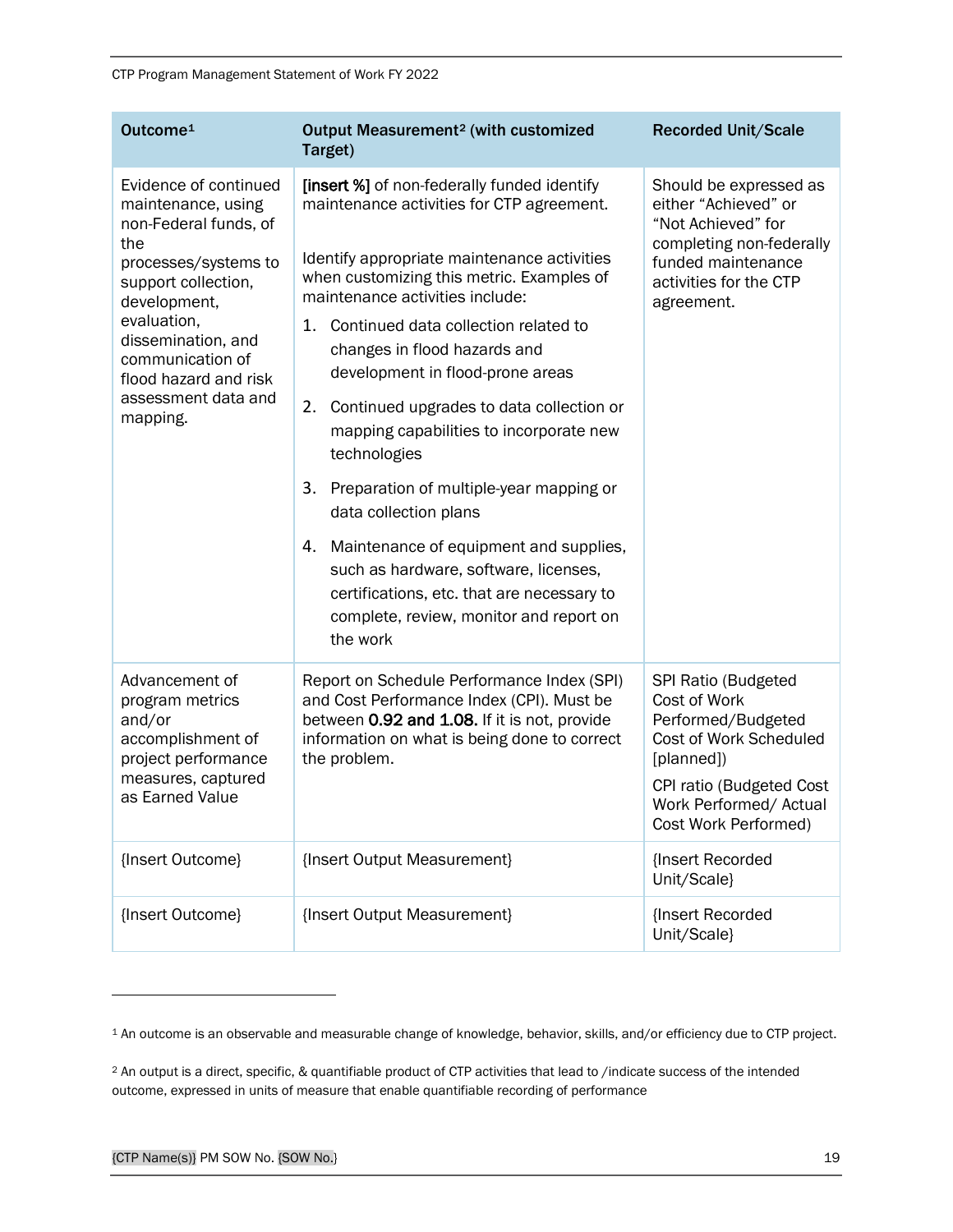| Outcome <sup>1</sup> | Output Measurement <sup>2</sup> (with customized<br>Target) | <b>Recorded Unit/Scale</b>      |
|----------------------|-------------------------------------------------------------|---------------------------------|
| {Insert Outcome}     | {Insert Output Measurement}                                 | {Insert Recorded<br>Unit/Scale} |

## <span id="page-22-0"></span>1.4. Standards

The standards relevant to this SOW are presented in FEMA Policy 204-078-1 Standards for Flood Risk Analysis and Mapping, Revision 12, dated November 2021 located on FEMA's website at [https://www.fema.gov/flood-maps/guidance-reports/guidelines-standards/standards-flood-risk](https://www.fema.gov/flood-maps/guidance-reports/guidelines-standards/standards-flood-risk-analysis-and-mapping-public-review)[analysis-and-mapping-public-review.](https://www.fema.gov/flood-maps/guidance-reports/guidelines-standards/standards-flood-risk-analysis-and-mapping-public-review) This Policy supersedes all previous standards included in the *Guidelines and Specifications for Flood Hazard Mapping Partners*, including all related appendices and Procedure Memorandums. Additional information, along with links to guidance documents, technical references, templates, and other resources that support these standards, may be found on the FEMA Guidelines and Standards website at [https://www.fema.gov/guidelines-and-standards](https://www.fema.gov/guidelines-and-standards-flood-risk-analysis-and-mapping)[flood-risk-analysis-and-mapping.](https://www.fema.gov/guidelines-and-standards-flood-risk-analysis-and-mapping) FEMA reviews standards on an annual basis and the most current version of the policy should be used.

For any Mitigation Planning Technical Assistance activities, coordinate with the FEMA Regional Project Officer to confirm compliance with regional requirements. Additional information is available in FEMA's *Incorporating Mitigation Planning Technical Assistance* guidance document, available on the FEMA Guidelines and Standards website at [https://www.fema.gov/flood-maps/guidance](https://www.fema.gov/flood-maps/guidance-reports/guidelines-standards/guidance-femas-risk-mapping-assessment-and-planning)[reports/guidelines-standards/guidance-femas-risk-mapping-assessment-and-planning.](https://www.fema.gov/flood-maps/guidance-reports/guidelines-standards/guidance-femas-risk-mapping-assessment-and-planning)

<span id="page-22-1"></span>For CNMS activities, all work shall be performed in accordance with the requirements specified in the most recent *Coordinated Needs Management Strategy (CNMS) Technical Reference* available at [https://www.fema.gov/flood-maps/guidance-reports/guidelines-standards/technical-references](https://www.fema.gov/flood-maps/guidance-reports/guidelines-standards/technical-references-flood-risk-analysis-and-mapping)[flood-risk-analysis-and-mapping.](https://www.fema.gov/flood-maps/guidance-reports/guidelines-standards/technical-references-flood-risk-analysis-and-mapping)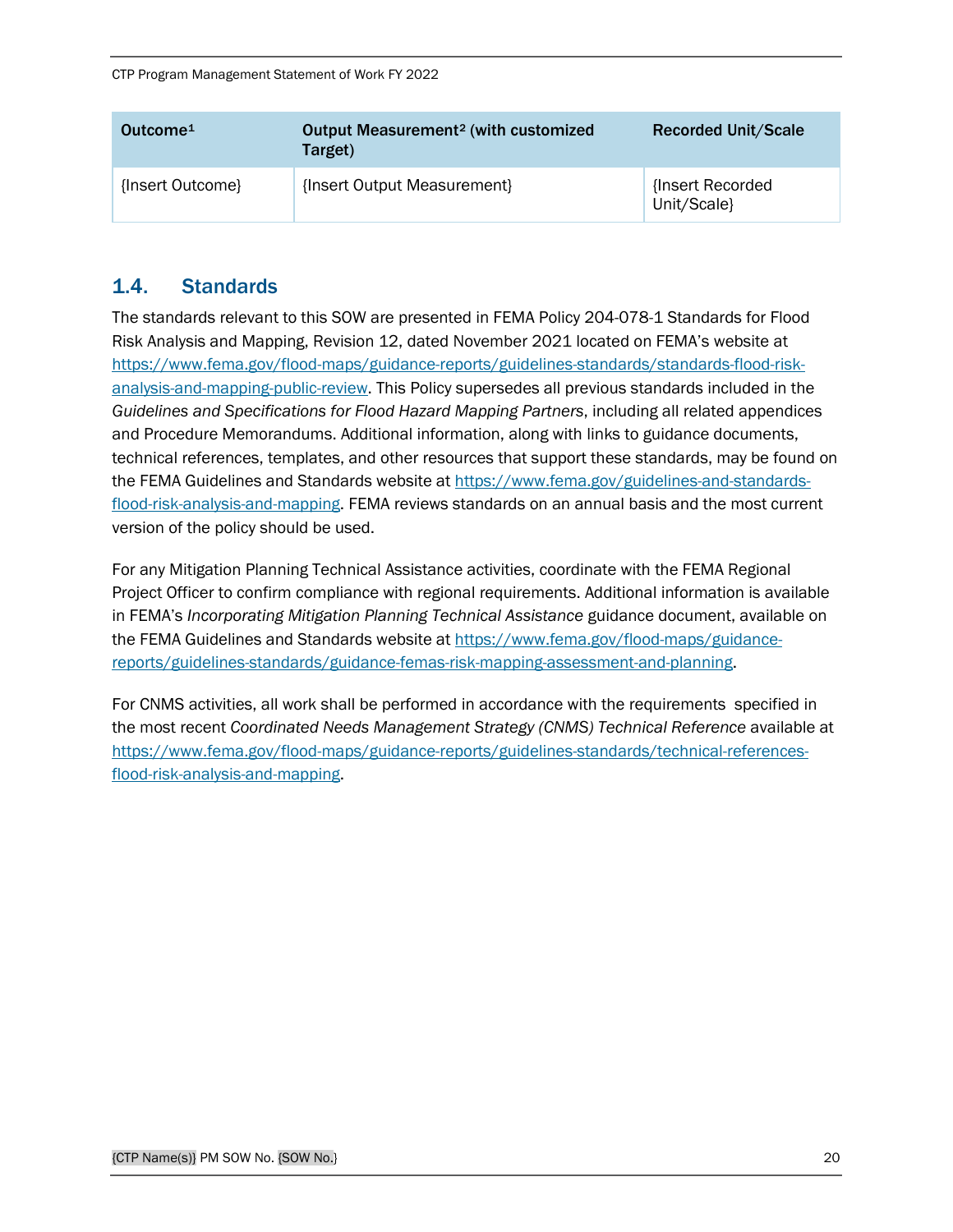CTP Program Management Statement of Work FY 2022

## 1.5. Use of Contractors

Check applicable statement in [Table 18](#page-23-1) below.

#### <span id="page-23-1"></span>Table 18. Use of Contractors

| <b>Select</b><br>One | <b>Description of Contractor Options</b>                                                                                                                                                                                                                                                                                                                                                                                                                              |
|----------------------|-----------------------------------------------------------------------------------------------------------------------------------------------------------------------------------------------------------------------------------------------------------------------------------------------------------------------------------------------------------------------------------------------------------------------------------------------------------------------|
| ┓                    | Contractor support may be used for all activities within this SOW, except staffing and<br>mentoring, which must be completed by the CTP. The CTP will identify the name of the<br>CTP contractor for services used as part of this SOW. The CTP shall ensure that the<br>procurement for all contractors used for this Program Management Activity complies<br>with the requirements of 2 Code of Federal Regulations (CFR) Part 200.                                 |
|                      | Guidance provided in this part includes, but is not limited to, contract administration<br>and record keeping, notification requirements, review procedures, competition, methods<br>of procurement, and cost and pricing analysis. 2 CFR Part 200 may be viewed online at<br>http://www.ecfr.gov/cgi-bin/text-<br>idx?SID=cc011f4fb962e68cb0da4bc91e8fbb43&mc=true&node=pt2.1.200&rgn=div5.<br>Additionally, contractors must not pose a conflict-of-interest issue. |
|                      | The CTP does not intend to use the services of a contractor for this SOW. No transfer of<br>funds to agencies other than those identified in the approved cooperative agreement<br>application shall be made without prior approval from FEMA. The CTP shall ensure that<br>the procurement for all contractors, if any are used for this SOW, complies with the<br>requirements of 2 CFR Part 200.                                                                   |
|                      | Guidance provided in this part includes, but is not limited to, contract administration<br>and recordkeeping, notification requirements, review procedures, competition, methods<br>of procurement, and cost and pricing analysis. 2 CFR Part 200 may be viewed online at<br>http://www.ecfr.gov/cgi-bin/text-<br>idx?SID=cc011f4fb962e68cb0da4bc91e8fbb43&mc=true&node=pt2.1.200&rgn=div5.                                                                           |

## <span id="page-23-0"></span>1.6. Reporting and Performance

Financial Reporting: Because funding has been provided to the CTP by FEMA, financial reporting requirements for the CTP will be in accordance with Cooperative Agreement Funding Opportunity Announcement, Articles of Agreement, or Award Notice for this SOW. The CTP shall also refer to [2](http://www.ecfr.gov/cgi-bin/text-idx?SID=cc011f4fb962e68cb0da4bc91e8fbb43&mc=true&node=pt2.1.200&rgn=div5)  [CFR Part 200.](http://www.ecfr.gov/cgi-bin/text-idx?SID=cc011f4fb962e68cb0da4bc91e8fbb43&mc=true&node=pt2.1.200&rgn=div5) The CTP shall provide financial reports to the FEMA Regional PO and Assistance Officer in accordance with the terms of the signed Cooperative Agreement for this SOW.

Performance Reporting: Recipients are responsible for providing a signed performance report using the required list of information shown in the NOFO (or and old SF-PPR, if you prefer) on a quarterly basis throughout the period of performance, including partial calendar quarters and periods where no grant award activity occurs. The CTP shall refer to [2 CFR Part 200](http://www.ecfr.gov/cgi-bin/text-idx?SID=cc011f4fb962e68cb0da4bc91e8fbb43&mc=true&node=pt2.1.200&rgn=div5) to obtain minimum requirements for progress reporting. The FEMA Regional PO, as needed, may request additional information on progress.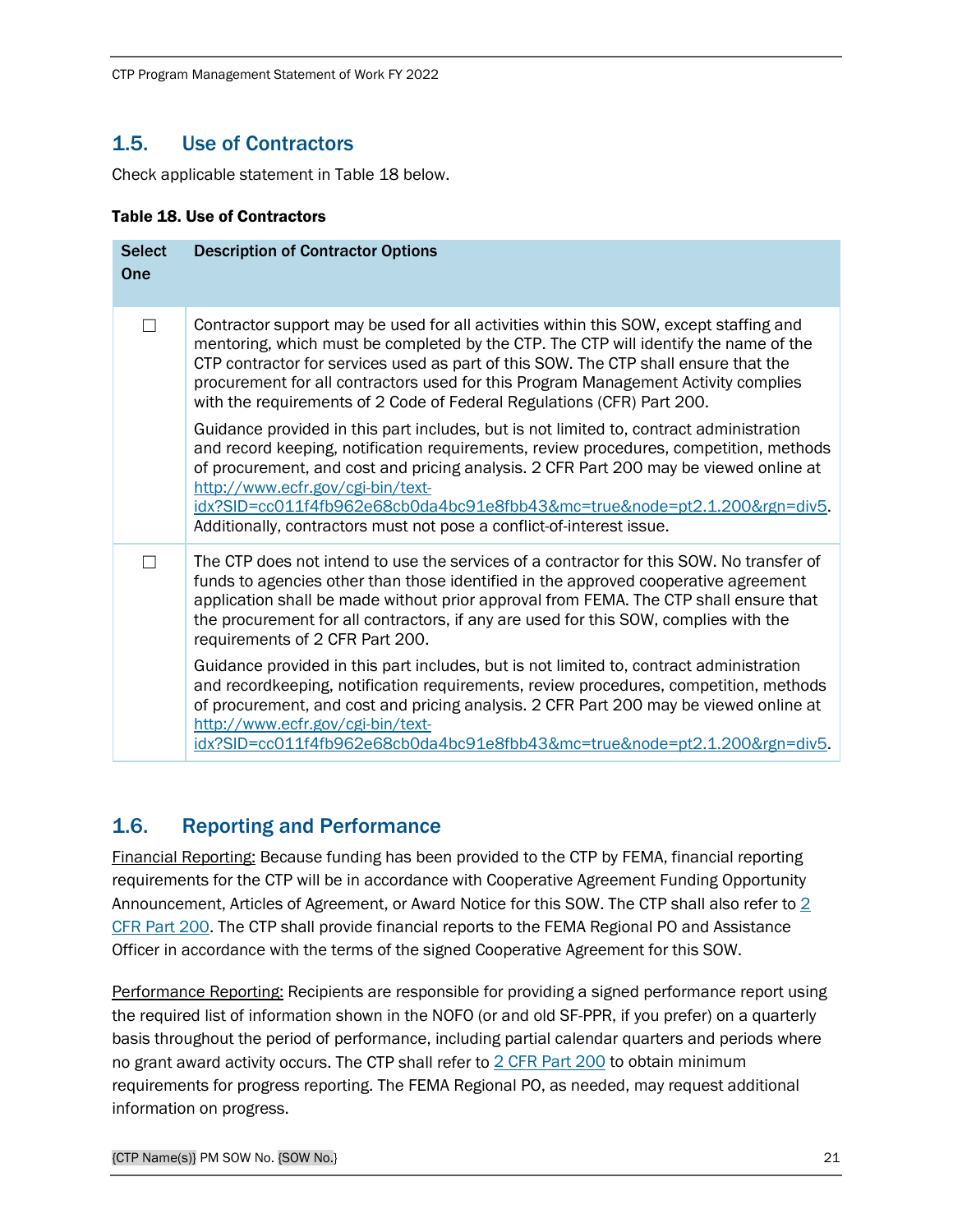CTP Program Management Statement of Work FY 2022

The CTP will meet with FEMA and/or its contractor(s) as frequently as needed to review the progress of the project in addition to the quarterly financial and status submittals. These meetings may alternate between the FEMA Regional Office, the CTP office, and conference calls as necessary.

The CTP must report performance of the grant in conjunction with the progress reporting. The performance of the CTP is measured by [Table 17](#page-20-0) Performance Measures Targets. If you are completing a PM project in conjunction with a Flood Risk Project MAS, then you shall use the measures outlined in that MAS based on the 2022 CTP Performance Measures Matrix. Quantitative Targets for performance measures are defined using the 2022 CTP Performance Measures Matrix in conjunction with your FEMA Regional PO and defined in [Table 17.](#page-20-0)

#### Earned Value Data Entry:

COMS SOW/PM SOW tasks are now tracked in the MIP. Cost and schedule performance measures are defined in this SOW. These measures will be used to monitor partner performance and to determine future funding eligibility. Earned Value data entry involves updating cost, schedule, and performance (physical percent complete) in the MIP by the CTP each month for each assigned task. The CTP will contact the region to obtain additional guidance as needed for updating COMS/PM efforts in the MIP.

## <span id="page-24-0"></span>1.7. Privacy and Protection of Personally Identifiable Information

Your organizational access to the MIP signifies that you have access to Personally Identifiable Information (PII). As such, please ensure your organization has coordinated with the region so that each user is meeting the requirements with the new Risk Analysis Management Access Request (RAMSAR) process.

Please contact your FEMA Regional PO for more information.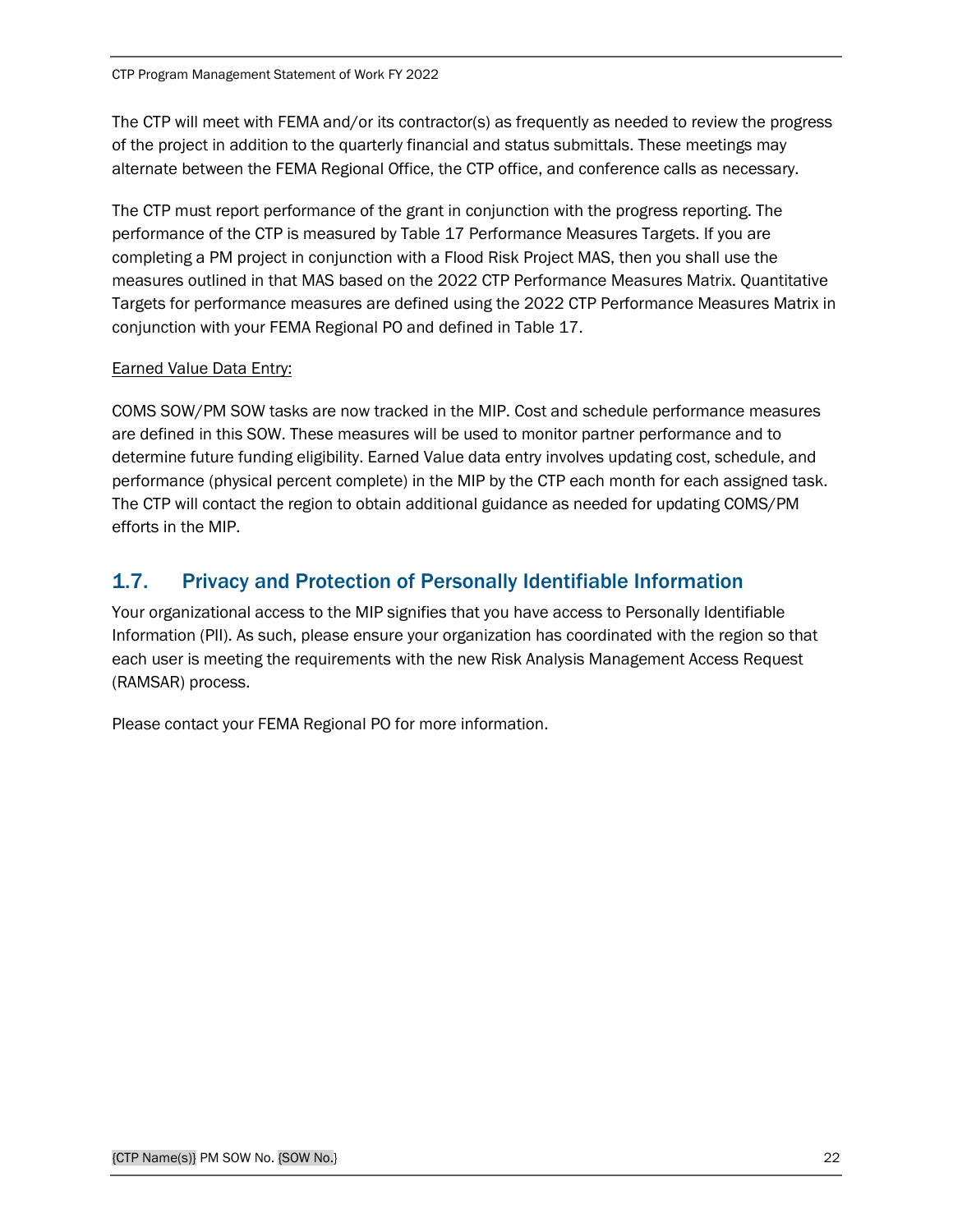# <span id="page-25-0"></span>2. Part 2 – Available PM Scope Activities

Note, unless otherwise noted in Tables 3-13 in [Part 1.2.2,](#page-6-0) CTP is required to fulfill all scope required within the tasks described below.

The activities outlined in this SOW will be completed as specified in the Cooperative Agreement Funding Opportunity Announcement, Award Notice, and/or Articles of Agreement. The SOW may be terminated at the option of FEMA or the CTP in accordance with the provisions of the Partnership Agreement. If the SOW is terminated, all products produced to date must be returned and the remaining funding, provided by FEMA for this SOW, from uncompleted activities will be returned to FEMA.

The objective of the PM tasks and activities documented in this SOW is to recognize activities undertaken by CTPs as part of the active process of managing multiple projects. This is broader than individualized project management, which should be covered more directly in any other assigned MASs.

PM tasks and activities cannot result in the production of a Flood Insurance Rate Map (FIRM). Tasks that can be accomplished under this PM SOW are as follows:

- State and Local Business Plans and/or Updates (required)
- Global Program Management Activities (completed under the PM SOW when Recipient is also funded for tasks in the Flood Risk Project MAS)
- **Global Outreach for Mapping**
- **Training to State, Tribal, Territory, and Local Officials**
- Mitigation Planning Technical Assistance
- **Staffing**
- Technical Pilot Projects
- Mentoring and Best Practices
- Minimal Map Printing
- Coordinated Needs Management Strategy
- **Programmatic QA/QC Plans**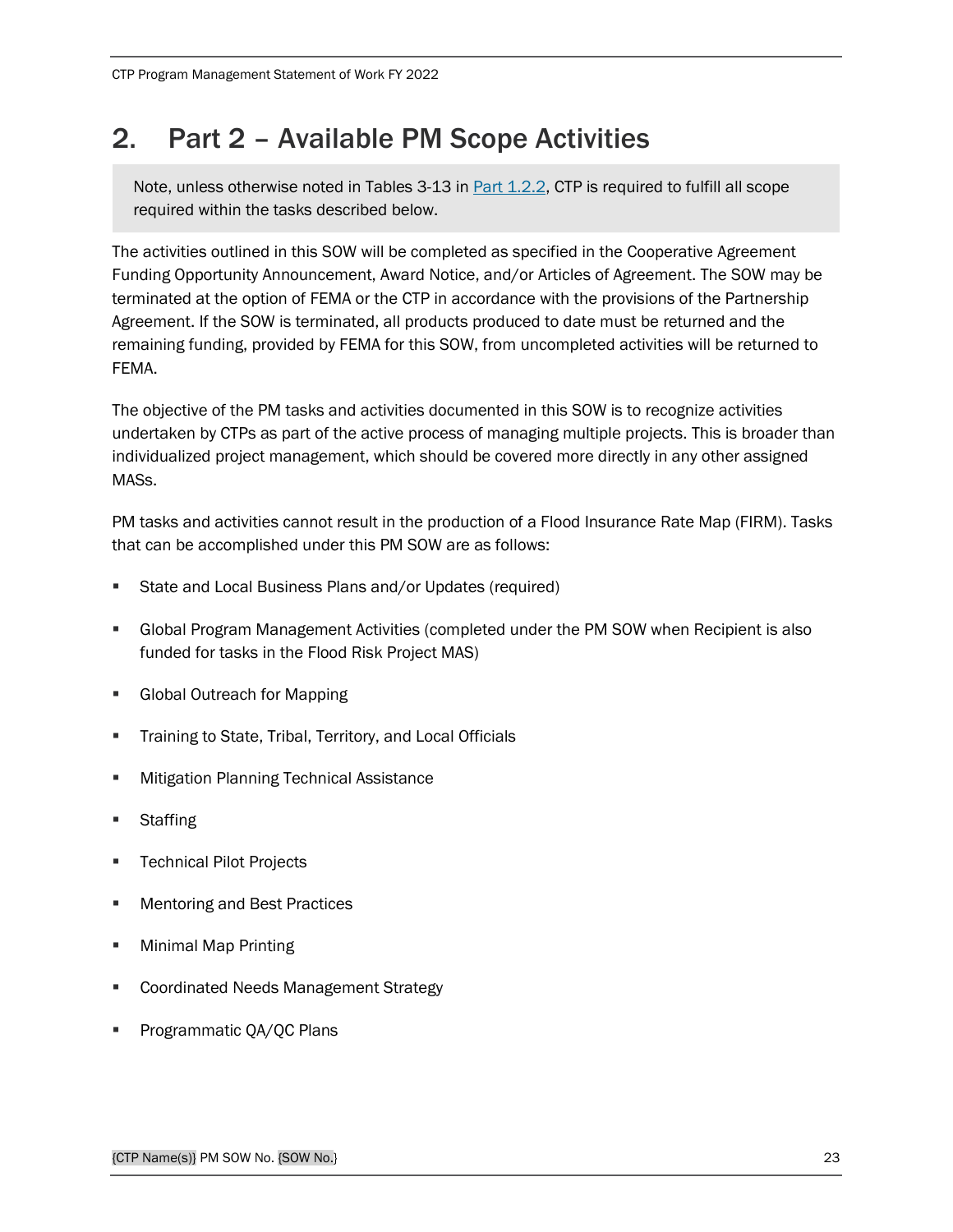## <span id="page-26-0"></span>2.1. State and Local Business Plans and/or Updates (Required)

**Intent:** State and Local Business Plans and/or Updates must be submitted for a partner to receive funding for program management. Plans must document the capabilities and accomplishments of the partner; explain the CTP's vision for implementing or participating in Risk Mapping, Assessment, and Planning (Risk MAP), such as describing how the partner's activities advance the vision, goals, and objectives of Risk MAP (including encouraging communities to take action to mitigate risk); include updates from previous years' activities (if applicable); identify flood hazard mapping needs based on physical, climatological, or engineering methodology changes and document these mapping needs to be included in the CNMS Geographic Information System (GIS) data model; and provide recommendations to FEMA regarding future Risk MAP projects within the state or local jurisdiction.

CTPs who also receive an award for the COMS SOW may combine the Business Plan requirements of the PM and COMS awards into a single deliverable, with approval from the FEMA Regional PO. The combined Business Plan must include all required elements of the PM Business Plan and the COMS Business Plan.

## <span id="page-26-1"></span>2.2. Global Program Management

*(Completed under the PM SOW when Recipient is also funded for tasks in the Flood Risk Project MAS)* 

Intent: Program management is the active process of managing multiple related projects that need to meet or exceed predefined performance metrics. Specific metrics are defined on a region-byregion basis, and it is recommended to include and/or reference specific relevant metrics as appropriate in this document. Efforts across a program will be aligned and integrated toward the accomplishment of Risk MAP goals.

PM activities will typically occur in the areas of integration, scope, schedule, cost, quality, human resources (staffing, training, resource enablement), communication, risk, and/or procurement. Some efforts may extend beyond the scope of work defined in the SOW or specific project MAS.

The CTP will work with the FEMA Regional PO during the initiation of this activity to determine a PM Plan for implementation.

## <span id="page-26-2"></span>2.3. Global Outreach for Mapping

*If doing a COMS SOW as well, this activity should be placed in COMS and removed/ referenced here.*

**Intent:** The Outreach project or activities for a PM SOW can best be understood as a process that enhances the understanding of the overall National Flood Insurance Program (NFIP) flood mapping program, including flood risks and hazard identification. This task does not include the Outreach activities for a specific mapping project that begins during the project Discovery phase and continues through the map production and post- preliminary phases.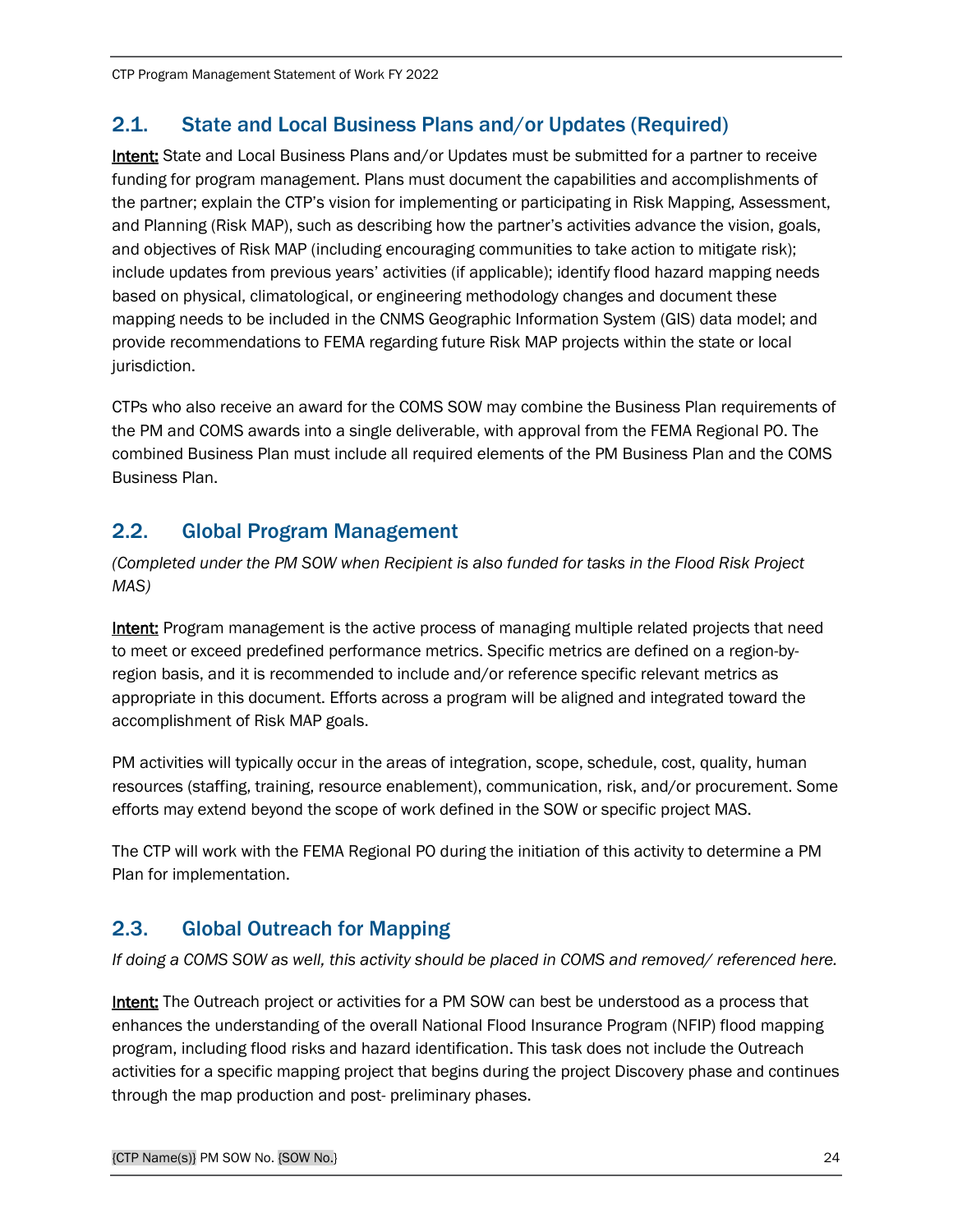Note: Communication and Outreach activities described in this task are meant to be supplemental or complementary efforts to those identified in the Community Engagement tasks in the Flood Risk Project MAS. CTPs and the FEMA region are responsible for confirming no duplication of effort in other awards (grants, cooperative agreements, interagency agreements and contracts).

The overarching goal for outreach is to create a climate of understanding and ownership of the mapping process at the state, tribal, and local levels. Well-planned outreach activities can ensure a more positive interaction throughout the Risk MAP process. These outreach activities can also assist FEMA and other members of the Project Management Team (PMT) in responding to Congressional inquiries. The CTP plans to continue Outreach activities to fulfill its strategy to educate communities on the necessary standards and benefits of developing better flood risk information.

The CTP will work with the FEMA Regional Office during the initiation of this activity to determine or understand the Outreach Plan. The FEMA Regional Office will have access to many outreach tools that have been developed for this process that can be utilized or customized. All communication with local governments will be done in accordance with 44 CFR Part 66.

The Mapping Partner shall notify FEMA and all applicable parties of all meetings with community officials at least two weeks prior to the meeting (with as much notice as possible). FEMA and/or its contractor may or may not attend the community meetings.

## <span id="page-27-0"></span>2.4. Training to State, Tribal, Territory, and Local Officials

Intent: Develop and provide technical training to state, tribal, territory, and local officials throughout the course of a flood risk project. Training can be provided at any time during the flood risk project, and it will include a series of training activities over the course of a flood risk project.

If the CTP elects to perform Training to State, Tribal, and Local Officials, the CTP will coordinate and/or administer training for a defined Community and/or Individual on specific topics. The CTP will:

- Determine target audience;
- **Advertise to and confirm training participants;**
- Determine training facility;
- Provide training materials;
- Provide training instructors;
- Provide list of participants and evaluations to FEMA;
- Follow up with participants on unresolved issues.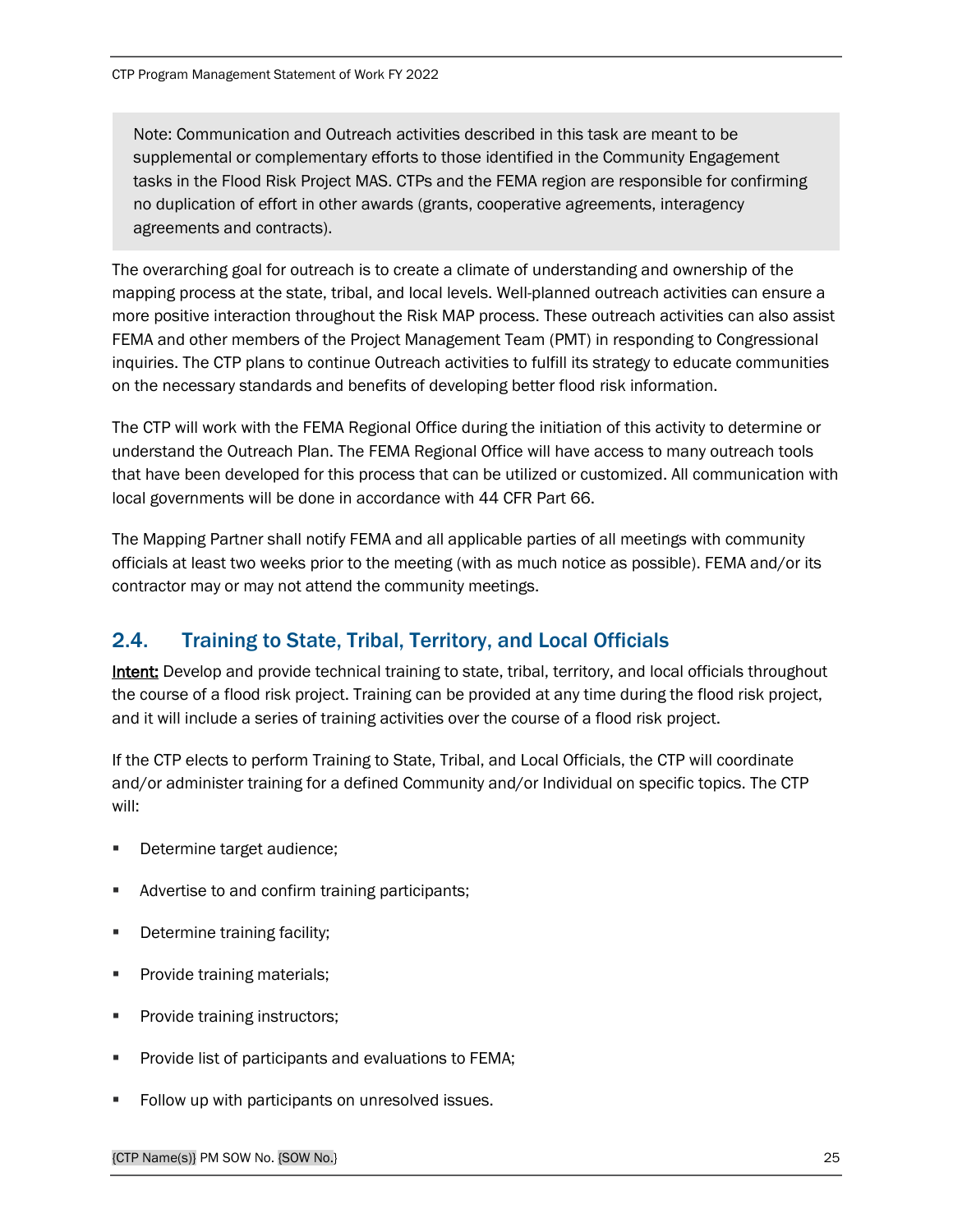## <span id="page-28-0"></span>2.5. Mitigation Planning Technical Assistance

**Intent:** Develop and disseminate products and materials to support states, tribes, and local jurisdictions to develop, evaluate, update, and implement their mitigation plans and strategies. Technical Assistance for Mitigation Planning provided through Risk MAP will focus on building a community's capability to plan for and reduce risk. Technical Assistance will encourage hazard mitigation plan implementation and advance community hazard mitigation actions through the Mitigation Planning Process and Risk MAP projects. The following steps are emphasized:

- Incorporating new flood hazard and risk information;
- Updating and refining mitigation strategies, especially as related to new flood hazard/risk information;
- Training mitigation planning teams;
- **Incorporating mitigation into existing community plans, programs, and policies.**

This task will be used to provide state and local officials with technical assistance for achieving mitigation actions. This task cannot be used to fund the creation or update of a Hazard Mitigation Plan. This task cannot fund an activity that is already funded through another federal grant (including the COMS SOW) and will not duplicate assistance available to any community engaged in a Risk MAP project or a Hazard Mitigation Assistance (HMA) planning or project grant.

## <span id="page-28-1"></span>2.6. Staffing

Intent: Provide staff to support Risk MAP Program Management activities. Contractor support may not be used for staffing and mentoring for this SOW. Staffing and mentoring must be completed by the CTP.

## <span id="page-28-2"></span>2.7. Technical Pilot Projects

Intent: *(As defined by and negotiated with the FEMA Regional Office and approved in coordination with FEMA Headquarters (HQ). Please note that the Letter of Map Revision (LOMR) Review Partner Pilot has its own unique MAS. This PM SOW must not be used for the LOMR Review Partner Pilot Activity.)*

## <span id="page-28-3"></span>2.8. Mentoring and Best Practices

Intent: Share CTP program experience and related information with peer participants regarding best practices and process improvements.

For this agreement, the CTP shall submit at least one written Best Practice to its FEMA Regional PO detailing something that was innovative, cost saving, enhanced community engagement, etc. to be loaded to the CTP Collaboration Center and CTP Mentoring Network (via Basecamp). If this CTP has a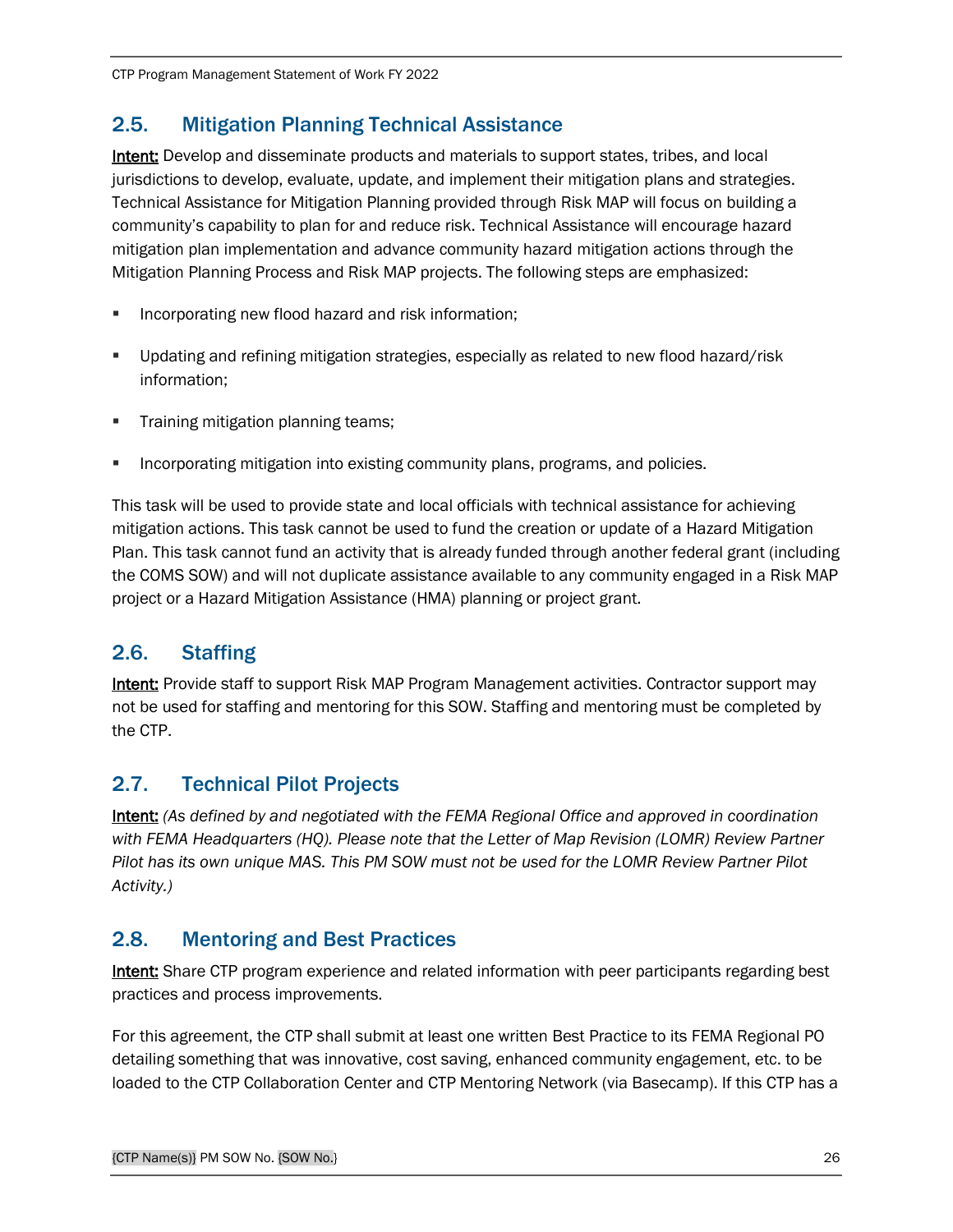COMS SOW as well, this Best Practice can be done in collaboration with the requirement in that agreement.

## <span id="page-29-0"></span>2.9. Minimal Map Printing

Intent: Print copies of maps for individuals within the CTP's jurisdiction. Funding for this activity must not be covered under another FEMA grant program and will not exceed \$5,000.

## <span id="page-29-1"></span>2.10. Coordinated Needs Management Strategy

**Intent:** CNMS is a spatial database that each FEMA Region Service Center (RSC) maintains as representation of FEMA's mapped floodplain inventory and a reporting system for New Valid Updated Engineering (NVUE). CNMS is maintained and updated for LOMRs, Discovery, Digital Flood Insurance Rate Map (DFIRM) mapping projects, and for expiring CNMS validation miles. The mapping partner will need to work and coordinate with their respective FEMA RSC to make sure the database is updated in accordance with FEMA specifications.

(The following two optional paragraphs should be identified in the Flood Risk Project MAS. If for some reason a CTP is only doing the CNMS and not the actual discovery or mapping project, this must be coordinated in advance with the FEMA region and explained in this section.)

For this SOW, the CTP will evaluate and update the CNMS database for request area(s) within the Discovery project footprint after the meeting. This includes stream reaches identified for study/restudy and any areas with remaining needs and/or requests as appropriate. The mapping partner needs to resolve any discrepancies within CNMS found at Discovery working with the FEMA RSC before the final deliverable.

For this SOW, the CTP will evaluate and update the CNMS database for all studies impacted by the mapping project for new or updated studies. This will require updates and deliverables to the FEMA RSC when the project is funded for Discovery, DFIRM production, Preliminary Issuance, and LFD Issuance. These are four vital updates needed in CNMS along a project's life cycle. The mapping partner is to use the *CNMS Technical Reference* sections (S\_Studies\_Ln Discovery and Scoping Phase Updates, S\_Studies\_Ln Preliminary Issuance Phase Update, and S\_Studies\_Ln LFD Issuance Phase Update) when updating CNMS. The *CNMS Technical Reference* can be found at [https://www.fema.gov/flood-maps/guidance-reports/guidelines-standards/technical-references](https://www.fema.gov/flood-maps/guidance-reports/guidelines-standards/technical-references-flood-risk-analysis-and-mapping)[flood-risk-analysis-and-mapping.](https://www.fema.gov/flood-maps/guidance-reports/guidelines-standards/technical-references-flood-risk-analysis-and-mapping) At each of the three update points the CNMS database will be submitted to the FEMA RSC for incorporation into the Regional CNMS database. The FEMA RSC will work with the mapping partner to make sure study information is correct.

For this SOW, the CTP will evaluate and update the database for all current fiscal year expiring miles and/or unknown miles as of a specified year(s) for evaluation. Expiring Miles are defined as any miles with a VALIDATION\_STATUS of Valid or Unknown and without a STUDY\_TYPE of Being-Studied where the STATUS DATE is 5 years or older within that fiscal year. For example, Flood Creek with a status date of October 10, 2020, will "expire" calendar year October 10, 2025, or FY25Q1.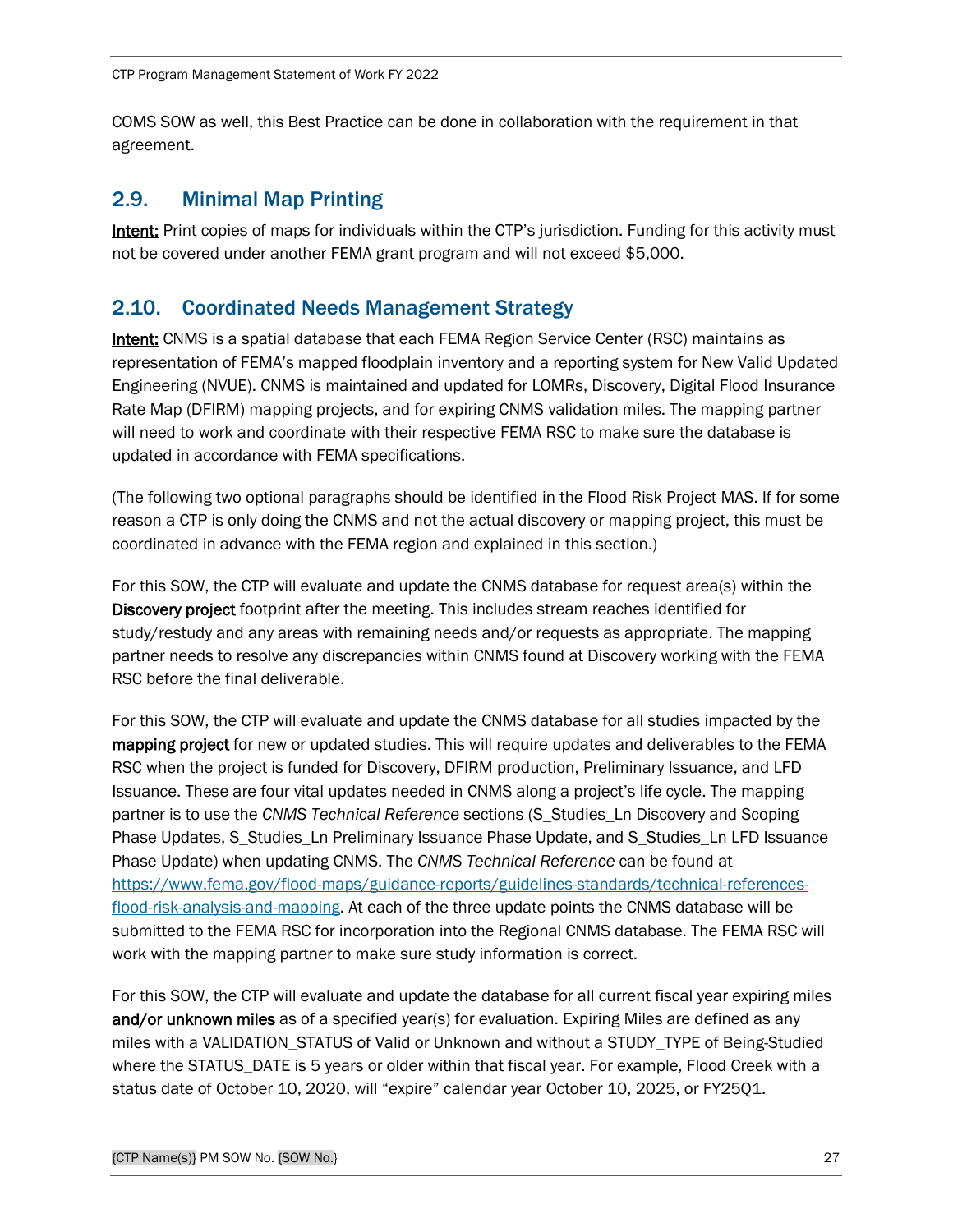During CNMS assessments of existing effective Zone A studies, Base Level Engineering (BLE) data will support directly Refined Zone A Engineering study (A5) validation. For additional details about the A5 validation process, refer to "Appendix C: Zone A Study Validation Assessment" in the *CNMS Technical Reference*. BLE data prepared in accordance with the BLE Analyses and Mapping Guidance (February 2018) will meet the standards for comparison against effective floodplains as described in the CNMS technical reference.

All identified detailed (AE, AO, AH) reaches will be evaluated using the checks identified in Appendix B: Detailed Study Validation Assessment of the CNMS Technical Reference, and have appropriate documentation provided. The mapping partner can document the validation findings in check-sheets or within a CNMS database by adding additional fields.

As with detailed validation, all reaches must have appropriate documentation provided (see "Appendix B: Detailed Study Validation Assessment" in the *CNMS Technical Reference*). The mapping partner can document the validation findings in check-sheets or within a CNMS database by adding additional fields.

In addition to incorporating new and/or updated studies, as well as the validation checks on expiring miles (if applicable), the mapping partner will update line work to FEMA specifications so that it can be incorporated into the Regional CNMS database. This will include but is not limited to:

- Utilization of topology rules to eliminate erroneous overlaps, multipart features, elimination of lines smaller than Cluster Tolerance, self-overlaps, and self-intersections. Where possible, the mapping partner will strive to eliminate inappropriate dangles and pseudos. Stream network will have connectivity where appropriate.
- Maintenance of all attributes as indicated by the CNMS Technical Reference (using the latest available release as a guide).
- Utilization of the most recent CNMS QC tool (ArcGIS Add-in) with no critical errors found. Any secondary errors will need RSC approval. The ArcGIS add-in tool can be obtained by requesting it from the RSC.

The mapping partner shall maintain an archive of all data submitted for not less than three years past the Grant closing date.

## <span id="page-30-0"></span>2.11. Programmatic QA/QC Plan

**Intent:** Develop and implement a programmatic plan for QA and QC of products funded under the Flood Risk Project MAS. Funding for this task does not include performing QA/QC of products, only the development of a plan for QA/QC and the program management aspects associated with implementing and monitoring the effectiveness of the plan. Activities will include the development of Corrective Action Plans and updates to the QA/QC Plan as a result of quality errors identified by the CTP, FEMA, or FEMA Contractors. Funding for this activity must not be covered under another award and will not exceed \$10,000.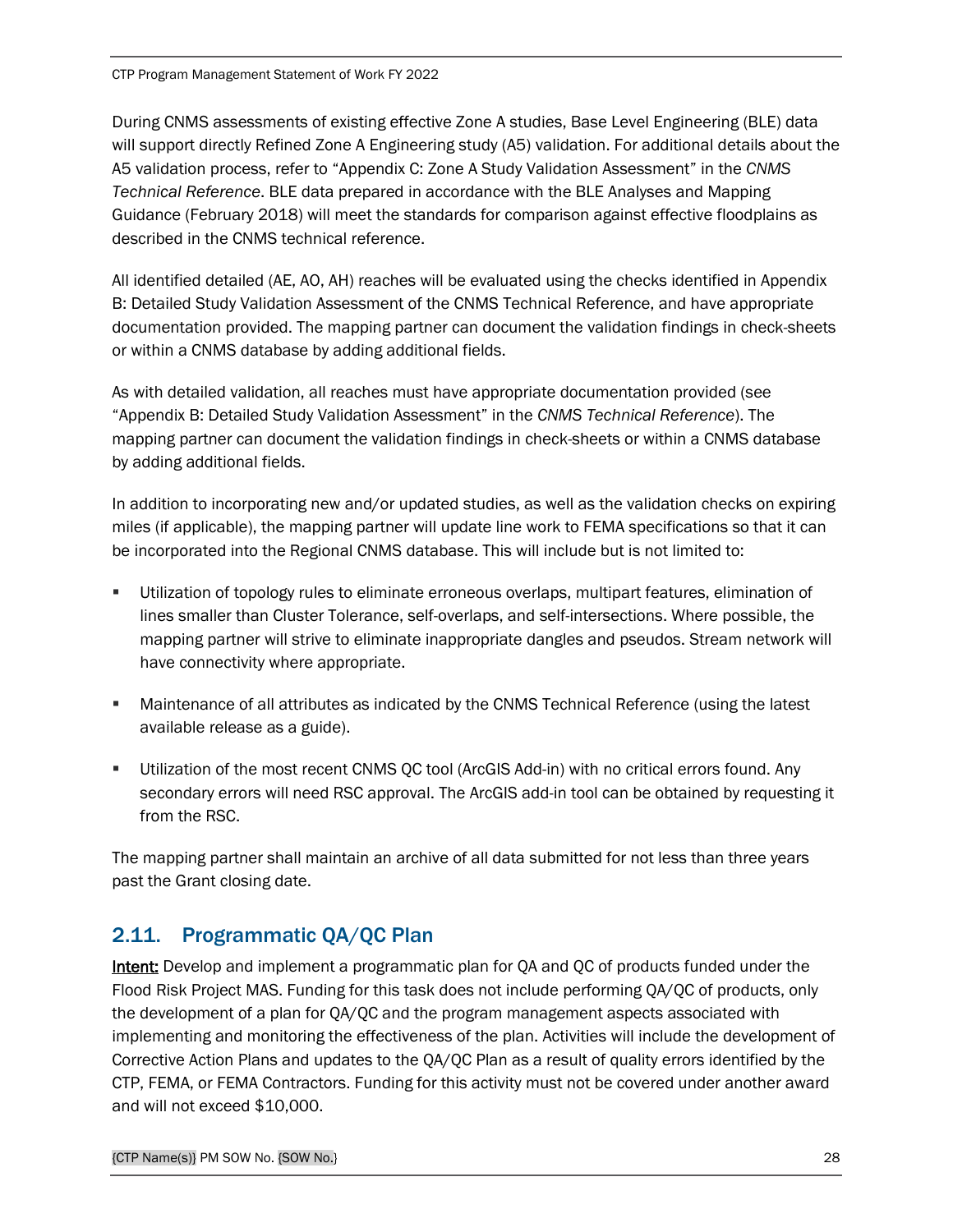# <span id="page-31-0"></span>Authorized Representative Signatures

Each party has caused this SOW to be executed by its duly authorized representative.

\_\_\_\_\_\_\_\_\_\_\_\_\_\_\_\_\_\_\_\_\_\_\_\_\_\_\_\_\_\_\_\_\_\_\_\_\_\_\_\_\_\_\_\_\_\_\_\_\_\_\_\_\_\_\_\_\_\_\_\_\_\_\_\_\_\_\_\_\_\_\_\_\_\_\_\_\_\_\_\_\_\_\_\_\_

\_\_\_\_\_\_\_\_\_\_\_\_\_\_\_\_\_\_\_\_\_\_\_\_\_\_\_\_\_\_\_\_\_\_\_\_\_\_\_\_\_\_\_\_\_\_\_\_\_\_\_\_\_\_\_\_\_\_\_\_\_\_\_\_\_\_\_\_\_\_\_\_\_\_\_\_\_\_\_\_\_\_\_\_\_

{Insert name of CTP Project Manager} discussed and the control of Date Project Manager {Insert CTP name}

{Insert responsible party} Date and the set of the set of the set of the set of the set of the set of the set of the set of the set of the set of the set of the set of the set of the set of the set of the set of the set of Regional Project Officer Federal Emergency Management Agency, Region {Insert region #}

{Insert name of state authorized representative} discussed and the state Date {Insert title of state authorized representative}

{In states where statutory and/or regulatory requirements require the state's review and/or approval of new flood hazard data, the state will be a signatory to a community's agreement. Otherwise, delete the state representative signature line.}

\_\_\_\_\_\_\_\_\_\_\_\_\_\_\_\_\_\_\_\_\_\_\_\_\_\_\_\_\_\_\_\_\_\_\_\_\_\_\_\_\_\_\_\_\_\_\_\_\_\_\_\_\_\_\_\_\_\_\_\_\_\_\_\_\_\_\_\_\_\_\_\_\_\_\_\_\_\_\_\_\_\_\_\_\_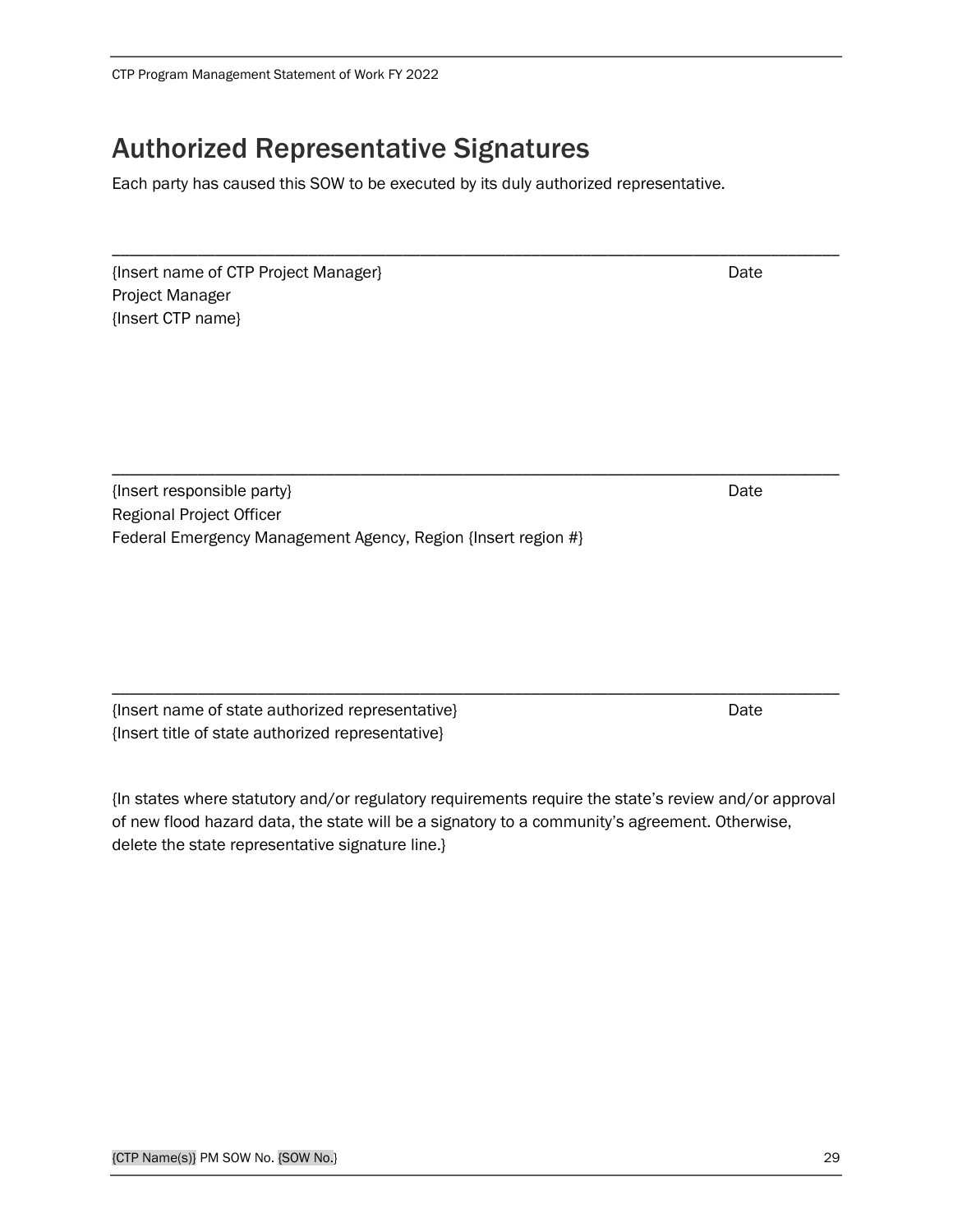# <span id="page-32-0"></span>List of Tables

# <span id="page-32-1"></span>Acronyms

| BLE.        | <b>Base Level Engineering</b>                       |
|-------------|-----------------------------------------------------|
| CFR         | Code of Federal Regulations                         |
| <b>CNMS</b> | Coordinated Needs Management Strategy               |
| COMS        | <b>Community Outreach and Mitigation Strategies</b> |
| CPI         | Cost Performance Index                              |
| CTP         | <b>Cooperating Technical Partner</b>                |